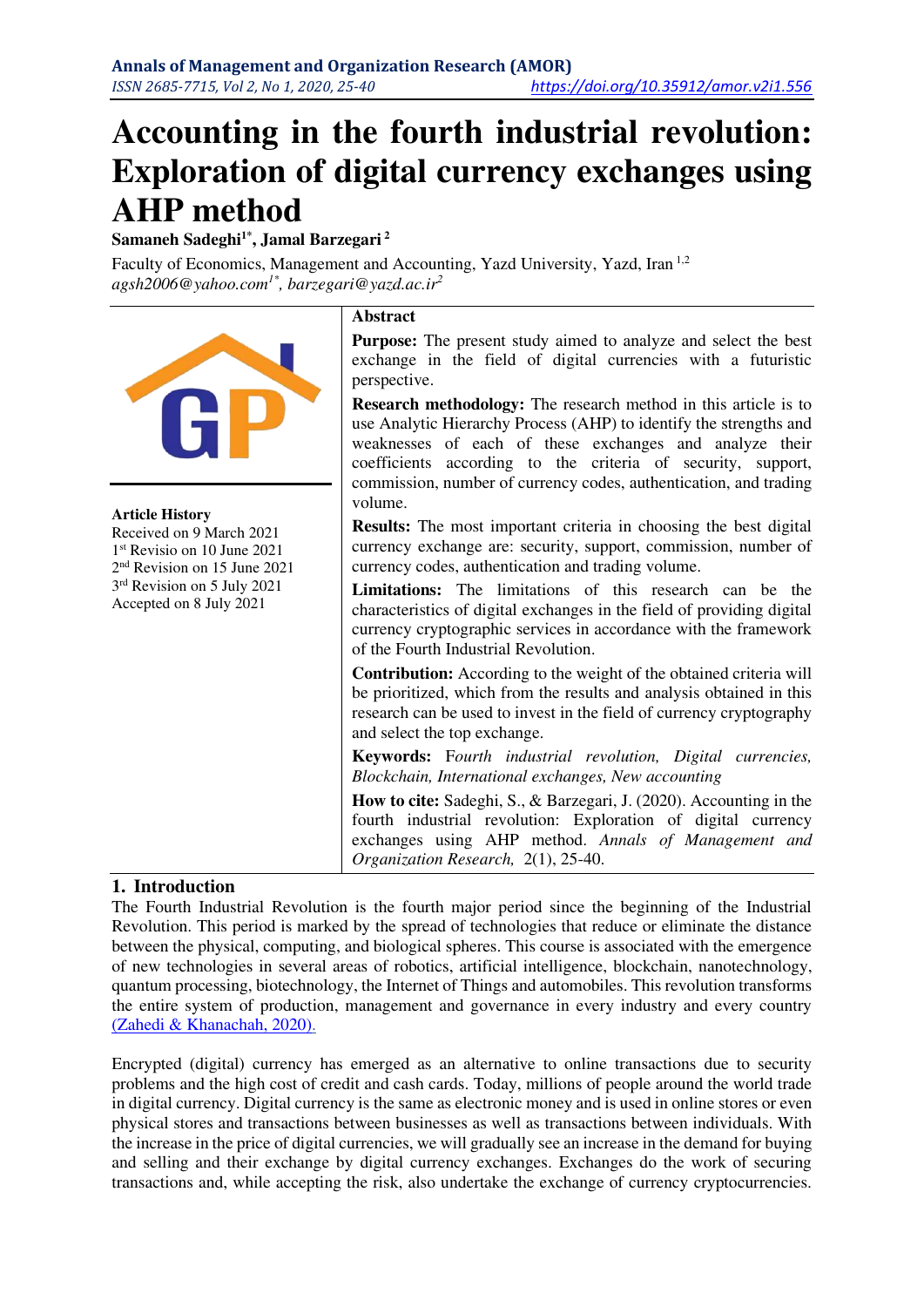These exchanges are divided into centralized and decentralized. This article examines these exchanges as well as the importance and characteristics of Konus Dex decentralized exchange in the digital currency market [\(Pichler, Summer, & Weber, 2020\).](#page-15-1) 

The application of blockchain technology in the field of digital currencies, due to the promotion of key indicators such as improving security in the context of non-forgery, unchangeable information, tracking, decentralization and transparency, makes the application of this technology in digital currencies and service companies in this field more important. To be placed [\(Foroglou & Tsilidou, 2015\).](#page-14-0) Readiness to accept this technology involves accepting a set of managerial and organizational criteria. Therefore, the present study was conducted to aim for future investment research in digital currencies. The research method in this article is to use Analytic Hierarchy Process (AHP) to identify the strengths and weaknesses of each of these exchanges and analyze their coefficients according to the criteria of security, support, commission, number of currency codes, authentication and trading volume. Finally, according to the weight of the obtained criteria, they will be prioritized. The results and analysis obtained in this research can be used to invest in the field of currency cryptography and select the top exchange.

# **2. Literature review**

## *Digital exchange*

After hearing the name of an exchange office, the first thing that comes to mind is buying and selling and converting currencies into each other. About currency cryptography, this is the first and most important service that cryptocurrency exchanges offer. Exchanges also do the work of securing transactions and, while accepting risk, also undertake currency exchange exchanges. In recent years, exchange offices have also provided various opportunities to buy through digital currency and pay employees with cryptocurrencies. This way, freelancers can get paid for their services to Bitcoin with other cryptocurrencies. In the digital currency market, exchanges are divided into the following two categories [\(Anderson, Shumailov, Ahmed, & Rietmann, 2019\).](#page-14-1)

## *Blockchain*

Blockchain is an undeniable innovative technology that has revolutionized the world. This technology has a longer lifespan than phenomena such as digital currency, currency cryptography, or smart contracts. In its simplest form, Blockchain is a timed series of unstable data records managed by a group of computers that do not belong to a particular unit. These secure data blocks are chained together using cryptographic principles containing only valid transactions, thus preventing fraudulent transactions and recurring attacks. The rate obtained consists of numbers and letters that bear no resemblance to the original data and are known as hashes. The hash functions in the blockchain generate a fixed-length output in exchange for receiving the desired input and applying some mathematical algorithms to it, which is used to verify and ensure that the files are not tampered with and maintain their integrity. The figure below shows how to connect the blockchain chain and hash functions [\(Brunton, 2020\).](#page-14-2)

China's blockchain technology has created the backbone of the Internet by making it possible to distribute digital information without copying it. Designed initially for bitcoin digital money, the technology community is now finding other potential uses for the technology. Blockchain is an indestructible digital general ledger of economic transactions that can be used to record financial transactions and record almost any valuable asset [\(Mainelli & Smith, 2015\).](#page-15-2) Blockchain is a decentralized technology. Everything that happens on it is the result of the network functioning as a whole. This feature is used a lot. By creating a new way of looking at transactions, some aspects of traditional trading will lose their relevance. For example, stock exchange transactions can be placed in the Chinese block at the same time, or a variety of audits such as land registration can be made completely public [\(Di Silvestre et al., 2020\).](#page-14-3)

## *Centralized and decentralized exchanges*

Centralized exchanges, as a third party, monitor the relationship between buyers and sellers of digital currency. Some centralized exchanges are compared to banks for their mission of securing and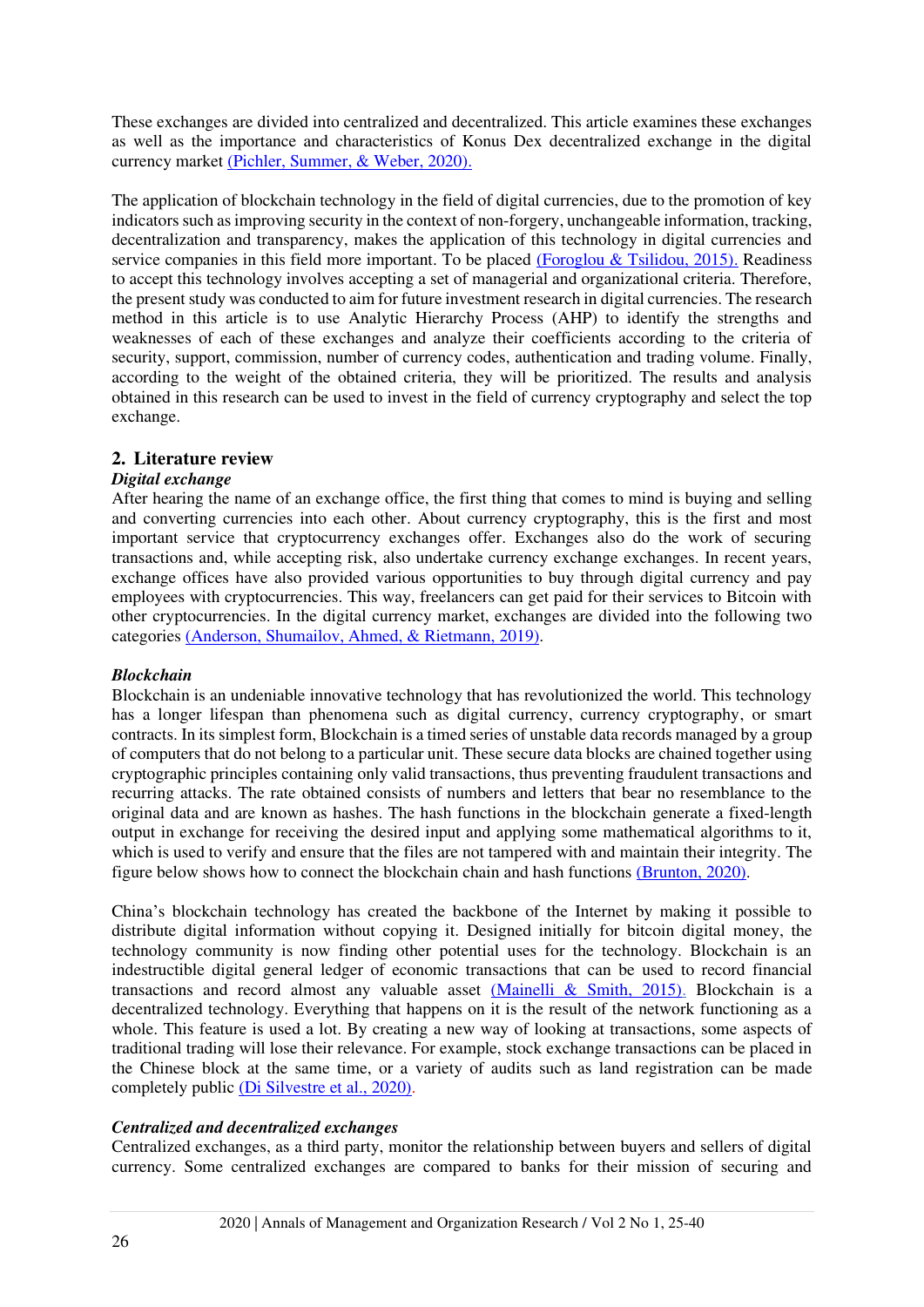overseeing digital assets. However, transactions made in centralized exchanges have features that are considered a disadvantage for major investors and people who intend to trade and transfer money. Among these features are blocking money in the exchange account, intermediaries' presence, and timeconsuming [\(Aaron, Rivadeneyra, & Sohal, 2017\).](#page-14-4) Also, with the increase in the value of the cryptocurrency market and the increase in the cryptocurrency price, hackers' attention has been drawn to this market, and hackers have attacked several centralized cryptocurrency exchanges. Decentralized exchanges were a way to combat this new form of hacking. These exchanges are very resistant to hacking and have significantly improved the security of users' digital assets by eliminating the storage of private key information on exchange servers. Previously, centralized exchanges stored users' private keys on their servers, allowing hackers to steal users' property by hacking the system and accessing this informatio[n\(Howell, Niessner, & Yermack, 2020\).](#page-14-5)

According to the World Economic Forum, repetitive jobs (i.e., rule-based, Coin -minded, and automated) are more than 95% likely to be replaced by intelligent systems, machines, or robots. Jobs include cashiers, bookkeepers, accountants, and the like, which means that the nature of future jobs will definitely change as a result of the Fourth Industrial Revolution. The importance of this issue is so high that the main focus of the Davos Summit (32nd World Economic Forum) in 2019 was globalization in the era of the Industrial Revolution and the participants of this summit (including heads of state and 1700 influential private sector executives in the world and 900 leaders of NGOs and labor organizations, religious groups, media activists, academics and social entrepreneurs) discussed and reported on creating a global framework that meets the needs of the present or the era of the Fourth Industrial Revolution. . According to research, the majority focus on the awareness of actors in the industry (ie senior managers and accountants and financial managers) about the Fourth Industrial Revolution.

In decentralized exchanges, all transactions are done automatically through smart contracts, which has significantly increased the security of transactions. In this way, digital assets will not be stored and blocked in any way and hackers will be deprived of properties [\(Savelyev, 2017\).](#page-15-3) Konus Dex Decentralized Exchange offers a decentralized currency conversion service, allowing users to exchange peer-to-peer currency most conveniently and securely possible through China Blockchain technology and directly convert currency codes with each other or with Fiat currency. Konus Dex Currency Exchange Service allows users to manage their currencies without a third party directly. These transactions will guarantee their security and accuracy. On the other hand, because users do not need to present their digital assets to exchange in decentralized currency conversion, the risk of hacking and stealing assets will be reduced to a minimum. In this article, decentralized exchanges and their role in the cryptocurrency market and the features of Konus Dex decentralized exchanges will be examined.

In recent years, as people have become more interested in digital currencies, digital currency exchanges are also trying to provide better services to traders. One of the main questions of digital currency users is the difference between centralized and decentralized exchanges. In the following, we will examine the benefits of each of these exchanges.

#### *Centralized exchanges*

Centralized exchanges are used for trading in the digital currency market. These types of exchanges have the ability to convert Fiat currencies (common currencies) to digital currencies and vice versa. They can be used to convert two digital currencies to each other.

In the following, we will briefly review some of the centralized exchanges:

#### *Bitrex centralized exchange*

Bitrex is a centralized digital currency exchange where a very high volume of transactions is done daily. The main reputation of this exchange is due to its very high security due to two-step authentication. It is also possible for users to trade more than 190 digital currencies in Bitrex Exchange.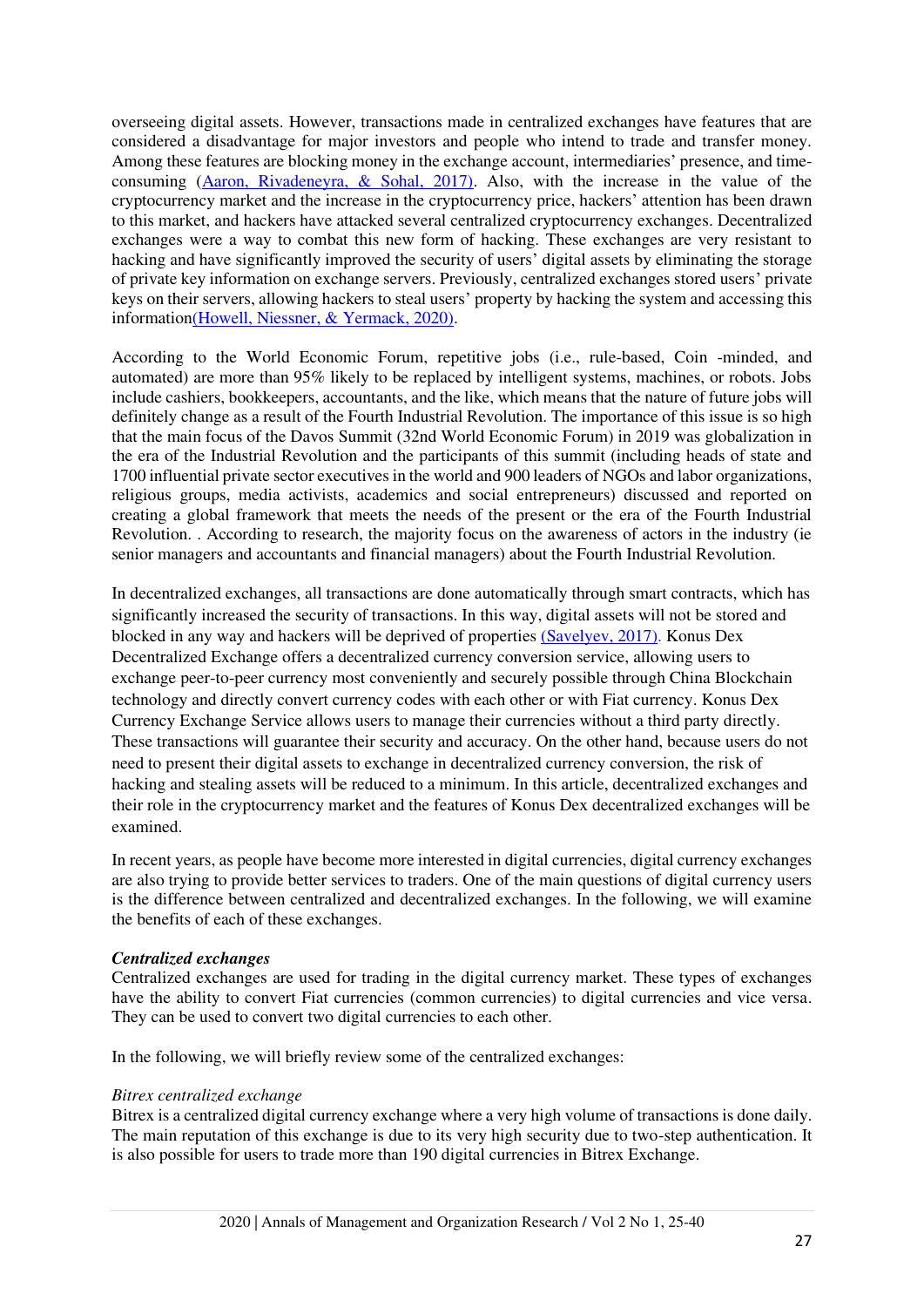## *Centralized Bitfinx Exchange*

Operated by iFinx, this exchange is one of the oldest exchanges in the digital currency market. The exchange was established in 2012 and is located in Hong Kong. The most prominent feature of this exchange that has made it popular among users is the support of the most important digital currencies. Some of these currencies are Bitcoin, Atrium, Ripple, and others.

## *POLONIEX centralized exchange*

This exchange can be called one of the safest and most popular exchange offices in the United States. The exchange was established in 2014 in the United States. One of the salient features of this exchange is that the fee for charging and withdrawing accounts in the Politex exchange is zero. Moreover, while centralized exchanges seem to cover all digital currency exchanges, other types of exchanges offer many security and services to their users.

## *Decentralized exchanges*

Decentralized exchanges are a new generation of trading platforms. In these types of exchanges, a completely safe and reliable environment is provided for users and there is no need for a third party to do business. In addition, the structure of decentralized platforms is designed in such a way that all transactions are done automatically through smart contracts, which has significantly increased the security of transactions. This way, digital assets will not be stored or blocked in any way, and hackers will be deprived of property. In the following, we will introduce some of these decentralized exchanges [\(Di Silvestre et al., 2020\).](#page-14-3)

## *Decentralized Bainance Exchange*

Bytense can be considered one of the leading companies in the field of digital currencies. This exchange operates in two centralized and decentralized ways. The company's goal is to set up Bitcoin and other digital currencies in a decentralized manner, providing better terms and facilities and a reliable financial environment for exchanging digital currencies. They believe that individuals have more power by removing the controlling authority because they are given complete control of capital [\(Dell'Erba, 2019\).](#page-14-6)

#### *Decentralized Bitsquare Exchange*

Bitsquare Decentralized Exchange, formerly known as Bitsquare, can be introduced as the first active exchange of Bitcoin and other cryptocurrencies in a decentralized manner since 2014. This exchange is an open-source program that allows people to buy and sell digital currencies without the need for registration or any approval of the central institution. One of the outstanding features of this exchange is wallets equipped with multiple signatures. Multiple signatures mean that after the digital currency trading order is matched, the trader obtains three endorsements from the seller, buyer, and intermediary.

## *Conus Dex Decentralized Exchange*

Conus Dex is managed by Counos OU. This company is registered in Estonia with the registration number and legal license code 14673576. It has a license to operate in the field of currency exchange and Fiat currency (Rials, dollars, etc.). This exchange uses a smart contract to hold assets. One of the most important features of this decentralized exchange is introducing a new dual feature for fast trading or digital currency trading. The task of this dual system is, in fact, to adapt and sort digital currency exchanges. In this service, users will be able to guarantee transactions related to the exchange of currencies with each other in the presence of a third party or supervisor. The Conus Dex platform provides a highly secure algorithm for converting currencies by providing a private three-way key to trading and third parties. By registering at least two parts of the private key, the transaction will be finalized. In fact, the final consent of the buyer and seller or the guarantee of a transaction by either party with a third party or supervisor will confirm the exchange of currency. Given the high potential of this service in use as a secure decentralized exchange, we will continue to examine its features.

The first and most prominent feature is that unauthorized persons in transactions of digital currencies to other digital currencies (crypto to crypto) can conduct their transactions without intermediaries. Both parties' information is protected, and the intermediary is eliminated. However, in order to conduct digital currency transactions with fiat money or the common currency and vice versa, users of the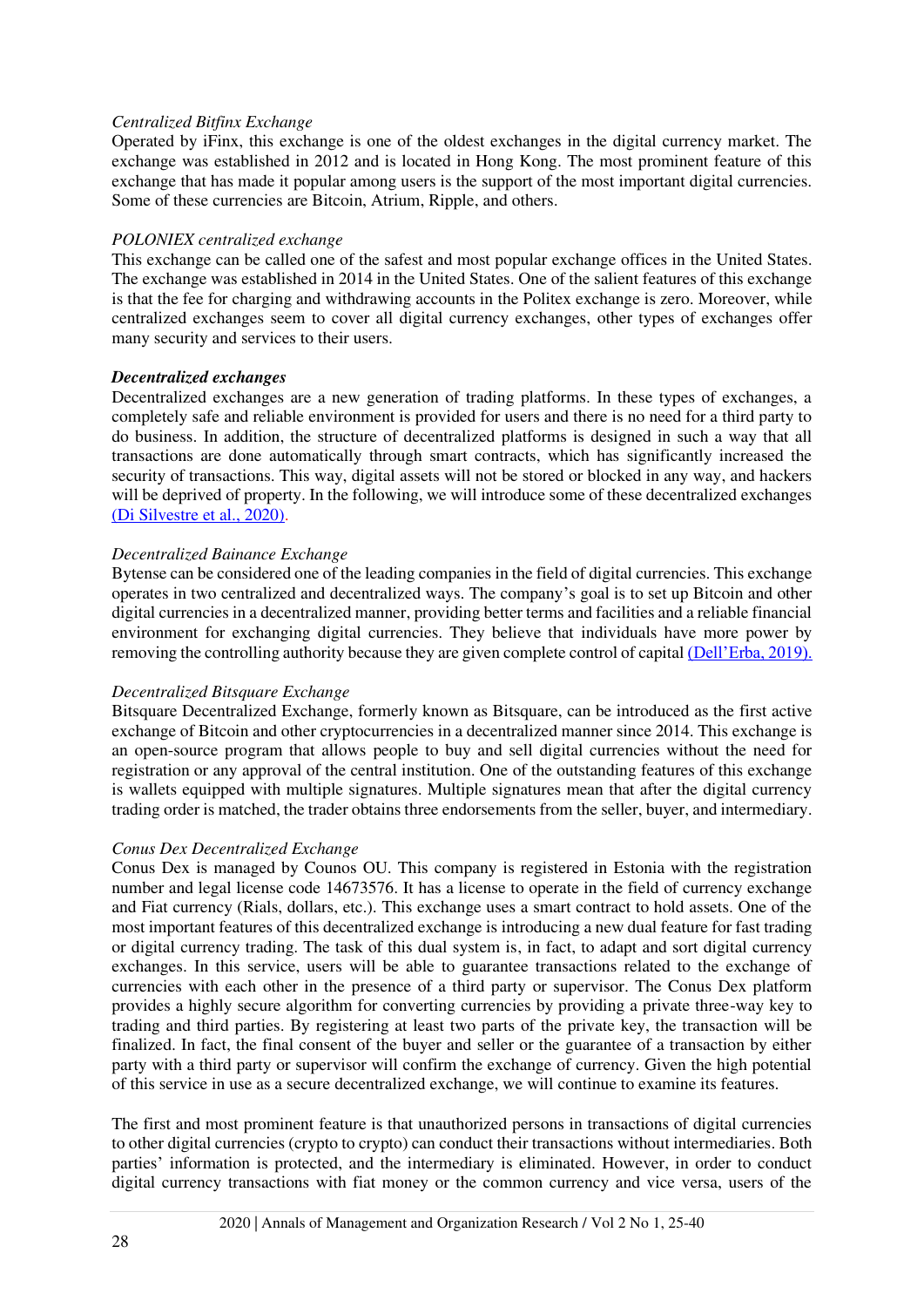decentralized exchange Konus Dex must authenticate in three steps (1- phone number, 2- personal or company details, 3- bank details) and upload documents (which may include a driver's license, passport, ID card, face image, and bank certificate). Of course, it should be noted that these measures are to maintain security for users and prevent any abuse and fraud in order to create a safe environment for users who are concerned about the security of their capital in using this new technology. The second distinctive feature of this type of decentralized exchange is its high security, which is a space for hacking in a world where investors and traders have transferred a large part of their capital to the cryptocurrency market, which has increased liquidity in digital markets. It has limited the millions of dollars traded in them and has provided high security against cyber attacks and hacker intrusion. Furthermore, their third prominent feature is the increase in transaction speed [\(Mokhtarian & Lindgren, 2018\).](#page-15-4)

## *The advantage of Conus Dex Decentralized Exchange over other exchanges*

Cots Dex Decentralized Exchange has created special conditions for its users compared to other decentralized exchanges. Using blockchain technology and cryptocurrencies, the decentralized exchange office of Kutus Dex has created a space for users. Each person and company can act as an exchange office on their own, and any business transactions, sales, money transfers, etc., currency exchange to Fiat money (Common) and vice versa and convert currency codes to each other without intermediaries and with the assurance of non-abuse. This exchange has the following features for the security of its users: First, the decentralized exchange Konus Dex has an official license registered in the European Union, along with offices and legal entities, and registered and official contact numbers with valid links. Second, the capital of individuals is not made available to the exchange or other persons. According to the people's password in the blockchain system, there are three signatures, and each signature is according to the password of the people in the blockchain system. The screw system gives this password to use this wallet to do only that transaction, and only those who have this password have access to this wallet. (Which includes the buyer and seller and the official and legal representative) [\(Batent, Taheri, Borbor, & Nasri, 2020\).](#page-14-7)

#### *How to trade through Conus Dex Decentralized Exchange*

To carry out any interpersonal transactions, especially people who do not know each other and intend to trade and transfer money, multi-signature wallets are used to create security in the transaction and prevent any fraud in the decentralized exchange of Konus Dex. The multi-signature wallet in which the currency is stored has three signatures: the signature of the buyer, the seller, and the legal representative (screw agent, legal and official representatives) to ensure that the parties make the transfer and that at least two signatures are required to be released. For example, suppose transactions are in the field of buying or selling digital currency in exchange for currency with prices. In that case, people can first register their offer in the offer or request section, and according to their offer, people will meet the conditions accordingly. The request will be introduced in the market in this exchange. With the final selection and in order to finalize the first purchase, the exchange will ask the seller to store digital currency in the wallet with several signatures, but this does not mean that the stored currency will reach the seller or buyer. Then to release, it requires at least two signatures from these three sellers (purchased by the screw representative). It should be noted that there are three legal representatives of this company (Screw Agent) in this exchange, which includes a law firm with an official lawyer in the European Union, an official lawyer in Switzerland and the representative of the self-centered exchange Konus Dex, which is officially licensed. Each of the representatives has its own commissions that people can choose at will. Despite these escrow agents who monitor transactions and have one of the proprietary passwords for multiple wallets, people can be sure that they will definitely get the capital they want by remittance or currency storage. At this stage, after storing the currency code in the wallet, the buyer will make a few signatures of the desired remittance and scan the receipt and upload it in the system, which has a time of 22 hours to confirm the financial receipt, after which if there is a problem and receive Failure to do so, each party to the transaction has the right to object, at which time the screw representative after reviewing the documents and who is entitled, given that the currency code is released with two signatures, can assign the currency code to the right person. Slowly without suffering any damage. Another type of transaction is digital currency to digital currency transactions. Both parties to the transaction must store their currencies in the wallet within a maximum of ten hours, which will be done by the representative and easily transferred.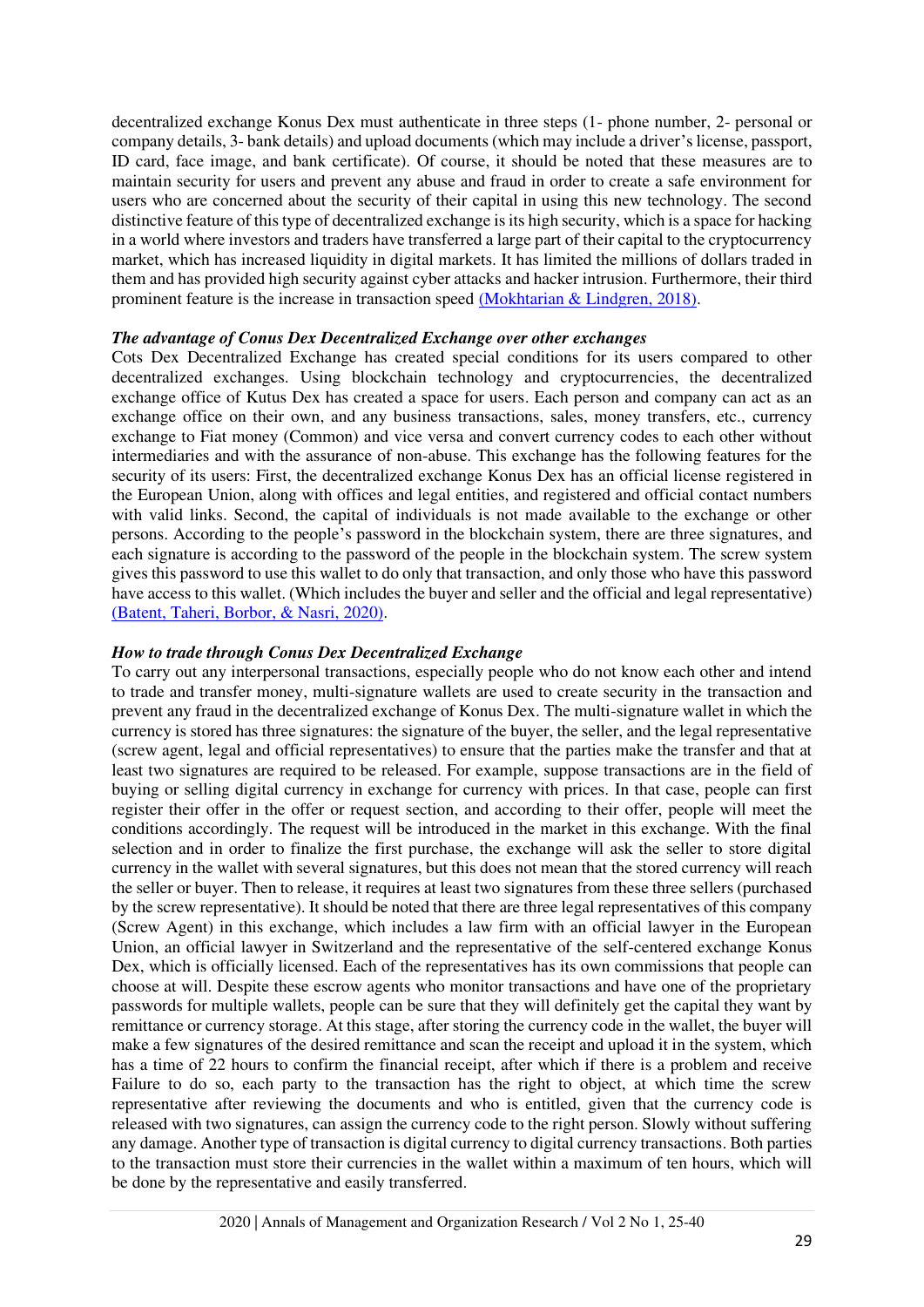## *Introducing the best exchange websites in the world*

*Coinbase Digital Currency Exchange* 

Coinbase is a digital currency exchange owned by the United States, which is genuinely one of the largest digital currency exchanges in the world [\(Ding et al., 2015\).](#page-14-8) In addition to an Exchange website, Quinn Base also has a wallet where digital money can be stored. CoinBase supports Bitcoin, Atrium, BitcoinCash and LightCoin, and other digital currencies in 32 countries. Kevin Bass is primarily focused on four major digital currencies:

- Bitcoin (BTC)
- Bitcoin Cache (BCH)
- LightCoin (LTC)
- Etherium (ETH)

Nevertheless, it also supports other digital currencies such as XRP, EOS, XLM, ETC, ZEC, ZRX, REP, BAT, LINK, DAI, USDC. Users can use it with their bank account, credit card, PayPal, or Other payment methods that provide digital currency. The platform has 10 million users and exchanges \$ 50 billion in digital money. According to [Alving et al. \(1984\),](#page-14-9) the security level of Quinbase B is considered one of the most important and reliable exchanges in the world. It is also an old exchange, as it has been operating since 2012. Despite its limited coin support, it sometimes pushes it out of the cycle of choosing the best digital currency exchange. This American exchange has chosen variable wages as its strength. This has led to the exchange attracting more than 10 million users [\(Plesner & Husted, 2020\).](#page-15-5) Strengths:

- Security
- Variable fees weak points:
- Restrictions on tradable coins Kevin Bass has a high reputation and credibility among traders.

Kevin Bass charges 2% on bank transfers and 2% on credit card purchases. The transaction fee in Coinbase also varies based on the volume of transactions. The number of digital currencies that can be bought and sold in Coinbase is limited. Use Quinn Base digital currency exchange if: people are new users. Security and credibility are important. People want to buy from credit cards or bank account in dollars. People live in a country supported by Kevin Bass (USA, Europe, Singapore, Australia, etc.). This exchange does not provide services to Iranian citizens.

#### *Bainance Digital Currency Exchange*

Exchange Bainance website allows users to buy and sell more than 200 digital currencies and perform these transactions with low fees. This site provides exchanges of base currencies including Bitcoin, Atrium, LightCoin and Binance Coin. Bainance was founded in Hong Kong. Currently, most transactions are done in this exchange. While having a second level approval in this exchange allows up to 100 bitcoins to be withdrawn per day, having a first level approval allows only withdrawing less than two bitcoins per day  $(Go et al., 2014)$ .

Bainance Digital Currency Exchange, although short-lived, has snowballed. The public exchange started in China but has now moved to Malta in the European Union. Bainance is known for its cryptoto-crypto transactions. This exchange is one of the largest exchanges in the world today. About 300 different coins can be traded in this exchange, and this variety of choices, plus low fees when making transactions, has made this exchange one of the largest digital currency exchanges. Of course, do not forget that people have to pay their desired digital currency price with another digital currency when buying from this site. In principle, this exchange is used to convert currency codes [\(Allayannis, Ihrig,](#page-14-11)  & Weston, 2001).

Strengths: • Multiple tradable digital currencies • Low commission weak points: • Do not support Fiat currencies when buying • Bainance is weak in response, but the company's customer service system supports 15 world languages, which supports the exchange's claim to be international. Benefits Advantages: • A wide range of digital currencies can be traded in it. • Binance fees are very reasonable and allow the user to register immediately. • Limited use of Bainance services does not require authentication. (The limitation of this issue is the withdrawal of up to two bits on a daily basis. To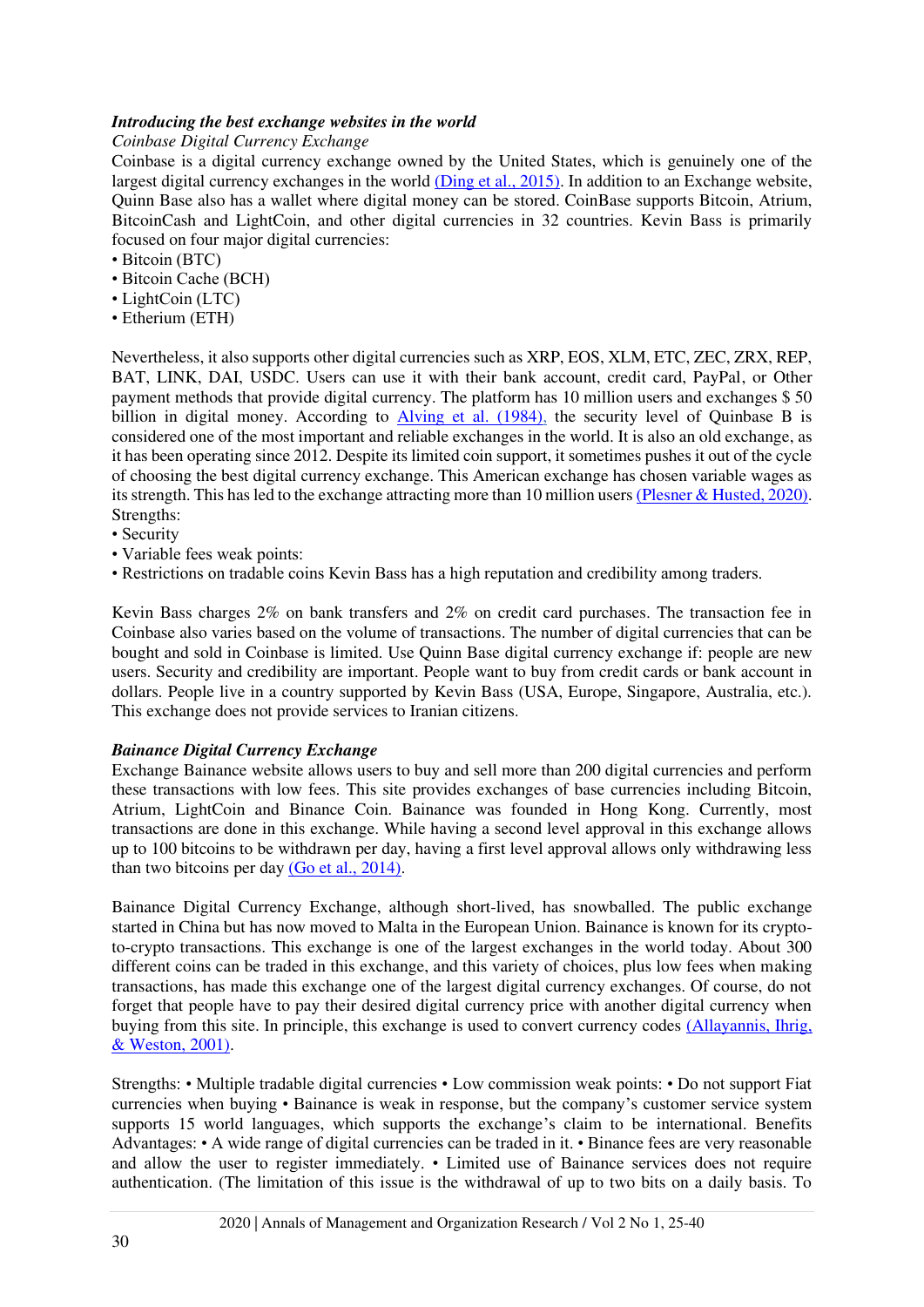increase the withdrawal limit, it is necessary to send an ID card and a selfie photo to Bainance.) • Bainance saves 10% of its commissions in the users' asset insurance fund to compensate in case of any problem, including hacking of this platform in 2019. • The possibility of exchanging Fiat with the currency code in Bainance is gradually being created. The following three features have led many to consider Bainance as one of the best digital currency exchange options. • High speed • Ease of use • Low fees.

Bainance has prohibited Iranian users from working in its system in terms of using its services. However, considering that people will not need to authenticate until they want to withdraw more than two bitcoins per day from this exchange, as long as people do not connect to this exchange with Iran IP, people can avoid the update. The problem in this exchange is sure. However, at present, if people's account is found to belong to citizens of prohibited countries, including Iran, they will be given the opportunity to withdraw property from Bainance. Use Bainance Digital Currency Exchange if: Nonauthentication up to a certain withdrawal limit is important to people. Low trading costs (commission, market depth, spreads) are a priority for people. People need to trade a wide range of digital currencies. People are looking for a credible and up-to-date sketch.

Bainance Exchange charges a fee starting at 0.1 percent for each transaction under \$ 50 for each transaction, and the lower the transaction amount, the lower the fee. Bainance uses the same method to earn money. Of course, do not forget that if one of the parties to the transaction uses the BNB coin, which is a coin for Bainance, this fee will be reduced by up to 25%. On May 7, 2019, Bainance announced that hackers had been able to exploit a security breach and steal 7,000 bitcoins worth \$ 40 million at that time. Zhao, one of the founders of the exchange, regretted that the hackers had used various methods to steal. Hackers have been able to bypass the security barriers of this exchange by resorting to phishing, counterfeiting, viruses and other attacks. Bainance had banned cryptocurrencies for some time, but the trading process resumed after some controversy. According to [Irresberger et al](#page-14-12)  [\(2020\),](#page-14-12) the security level is considered binance c +. Bainance Exchange announced that it will compensate the damage. With all these ups and downs, trading peaked again in Bainance, and Bainance is now recognized as one of the largest exchanges in the world. Zawo announced in early 2020 that the number of new registered users at the exchange had increased dramatically, which is good news for the company. Bainance later announced that it had returned the hacked amounts to users' accounts.

#### *Bitrex Digital Currency Exchange*

Bitrix is another American exchange that allows users to trade more than 250 currency pairs. Therefore, many cryptocurrencies will be available to the user on one platform. Bitrex Exchange was officially launched in 2014 by Bill Shihara, Ricky Lai, Rami Kovacs, and Ryan Huntz in order to gain people's trust in digital currencies. The exchange is located in Seattle, Washington, and its founding team has more than 50 years of experience in security and development for companies such as Microsoft, Amazon, Qualiz and BlackBerry. Security is key for Bitrex Exchange. Bitrex Exchange is for trading a currency code with another currency code. In this exchange people can only trade in encrypted currency. This means that you cannot buy cryptocurrencies with government-approved currencies, such as the US dollar, the British pound, and the Chinese yuan. In Bitterx, trading pairs are two common currencies for which a trading rate is offered. Bitcoin and Tetra are the most popular trading pairs, and Bitcoin alone has 283 pairs of information in the Bitrex exchange. The dollar equivalent of Bitrex Exchange transactions reached more than \$ 248 million in 2018 and was among the top 15 exchange offices in the world this year. One of the good aspects of Bitrex Exchange is having a fixed fee of 2% for low value transactions. This amount of commission in some transactions is slightly higher than the average commission received by other exchanges. However, for beginners it makes it easier to calculate the actual amount of income and purchases accurately. The authentication process at Bitrex Exchange is done through a service called Jumio. The Jumio service can authenticate more than 100 million people in more than two thousand countries. In this service, people only need to give their name, address and date of birth, which means that all traders from all over the world can use this exchange. The Bitrex trading system is based on elastic calculations that are designed to process very high volume of transactions. To be exchanged for US dollars. Another downside of Bitrex Exchange is the late response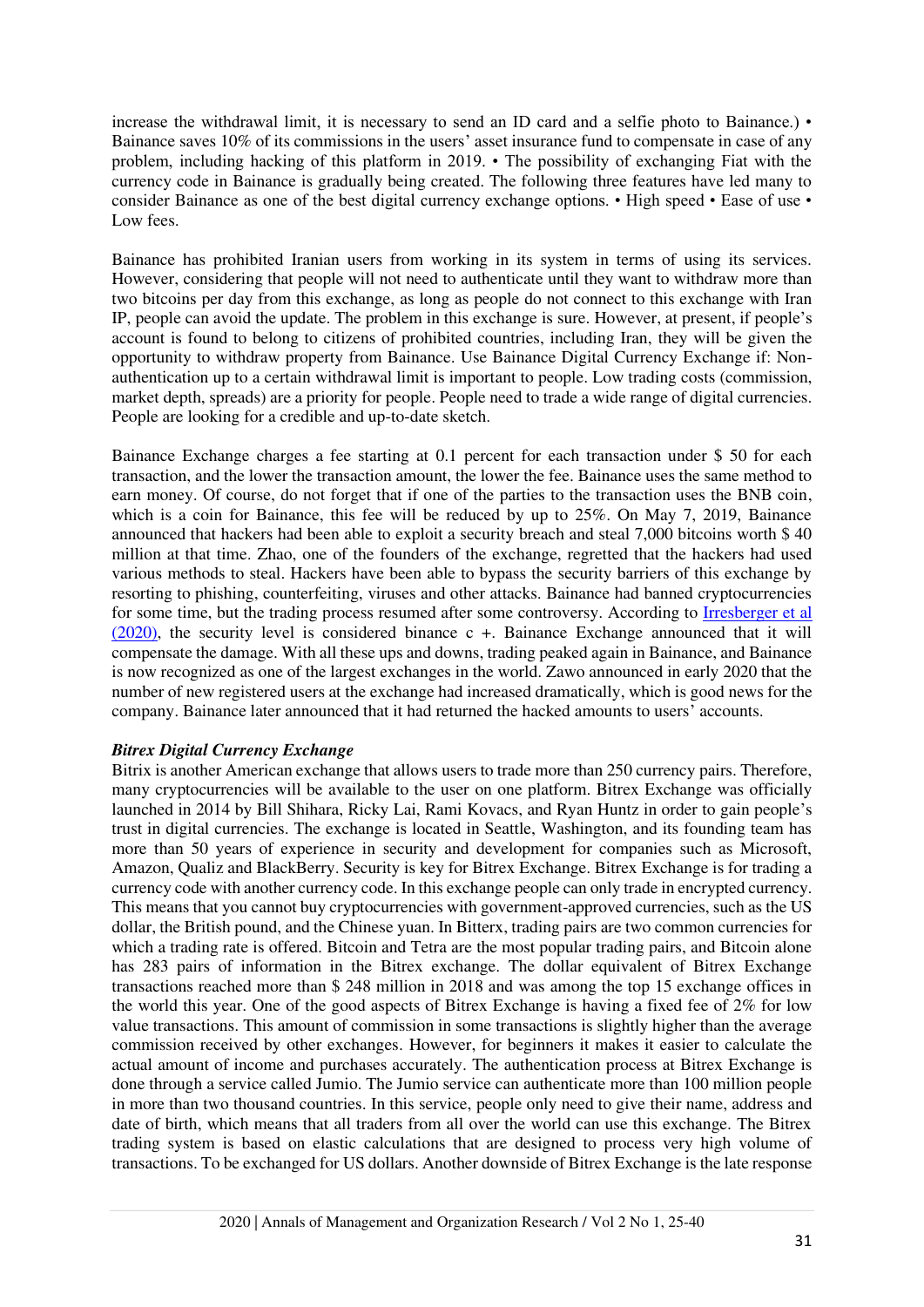and poor communication with the exchange's customers, as some users have been waiting for weeks for their authentication response.

If security is important, Bitrex can be considered the best digital currency exchange in this regard. If people ask what is the best digital currency exchange in terms of speed, Bitrex will still be the answer. Beatrice supports about 250 different coins. Add to that the easy user interface. The only downside is that Fiat currencies are not accepted when registering transactions. In other words, like Bainance, it only supports currency codes. According to <u>Irresberger et al (2020)</u>, the security level of Bitrex c is considered to be appropriate. Bitrex is very committed to providing high security and proudly claims to use several layers of protection and the best security technologies and techniques to protect deposits as well as customer information. The platform was also able to reach 99.95% uptime, which indicates the reliability of this exchange engine. Strengths: • High speed • high security • Easy user interface • Supports 250 types of digital currencies weak points: • Can only be used to convert currencies to each other Of course, Bitrex Exchange was very notorious among Iranian users because last year all assets discovered from Iranian users were blocked and no legal documents were provided for it.

#### *New exchange engine*

In February 2019, Bitrix announced to its customers that it was upgrading its trading engine. The purpose of this update was to increase the speed of the platform, its scalability, as well as to build a smooth path for new features in the future. Following this update, the speed of updating the orders section has increased and also, the execution of general orders has become faster and smoother. In fact, commands are now executed 20 times faster than before. Liquidity The amount of liquidity in this exchange is appropriate, but there is still a long way to go to reach the top 10 digital exchanges in the world in terms of liquidity. In February 2019, Bitrex daily trading volume was estimated at nearly \$ 13 million. In June of that year, it increased nearly fivefold to \$ 55 million. These figures have fallen sharply in the current era and the global crisis of the Coronavirus, and in the latest statistics for March 2020, it was only able to reach a trading volume of \$ 25.3 million. It can be concluded that the trading volume on this platform is experiencing more frequent and larger changes than other platforms. Bitrex Trading Fees Beatrix is one of the platforms that does not consider separate and different fees for buyers and sellers. Such platforms are commonly referred to as flat fees. Bitrex considers a fixed transaction fee equal to 0.2% of the trading volume. This seems like an attractive trading fee model for investors who prefer to order based on the orders section's orders. Bitrex fixed prices are almost in line with the industry average. The global average of these fees over a long period of time has been approximately 0.25%. Today, however, we see more and more declines towards lower wages, such as 0.10% to 0.15%. In the short term, we may see the average wage of 0.10% dominate this industry.

#### *OKEx Digital Currency*

Exchange Originally established in 2014 in China, OKX is an exchange with more than 145 coins and a high volume of 24-hour trading, which also launched the OKB coin. Variable fees are another point of working with this exchange. Unlike most exchanges that have restricted Iranian users, this exchange restricts American users and does not provide services to the[m\(Picard et al., 2015\)](#page-15-6). Strengths: • Supports 145 different coins • Variable fees OKEx Exchange is one of the leading digital currency exchanges in the world and provides blockchain technology to provide advanced financial services to traders worldwide. According to [Irresberger et al. \(2020\),](#page-14-12) it is considered the security level of OKEX-B. The OKEx exchange provides traders with access to hundreds of currency codes and futures trading pairs. It is also one of the top digital currency exchanges in terms of trading volume, serving millions of users in more than 100 countries. OKEx Exchange offers traditional trading pairs along with derivatives and other advanced trading facilities. OKEx Exchange offers various trading tools, including spot trades, margin trades, futures contracts, permanent swaps, and options trade. OKEx service fees are very suitable for such a diverse exchange. The OKEx exchange charges a 0.1% commission for all token-totoken transactions and 0.15% for a vector order [\(Picard et al., 2015\).](#page-15-6)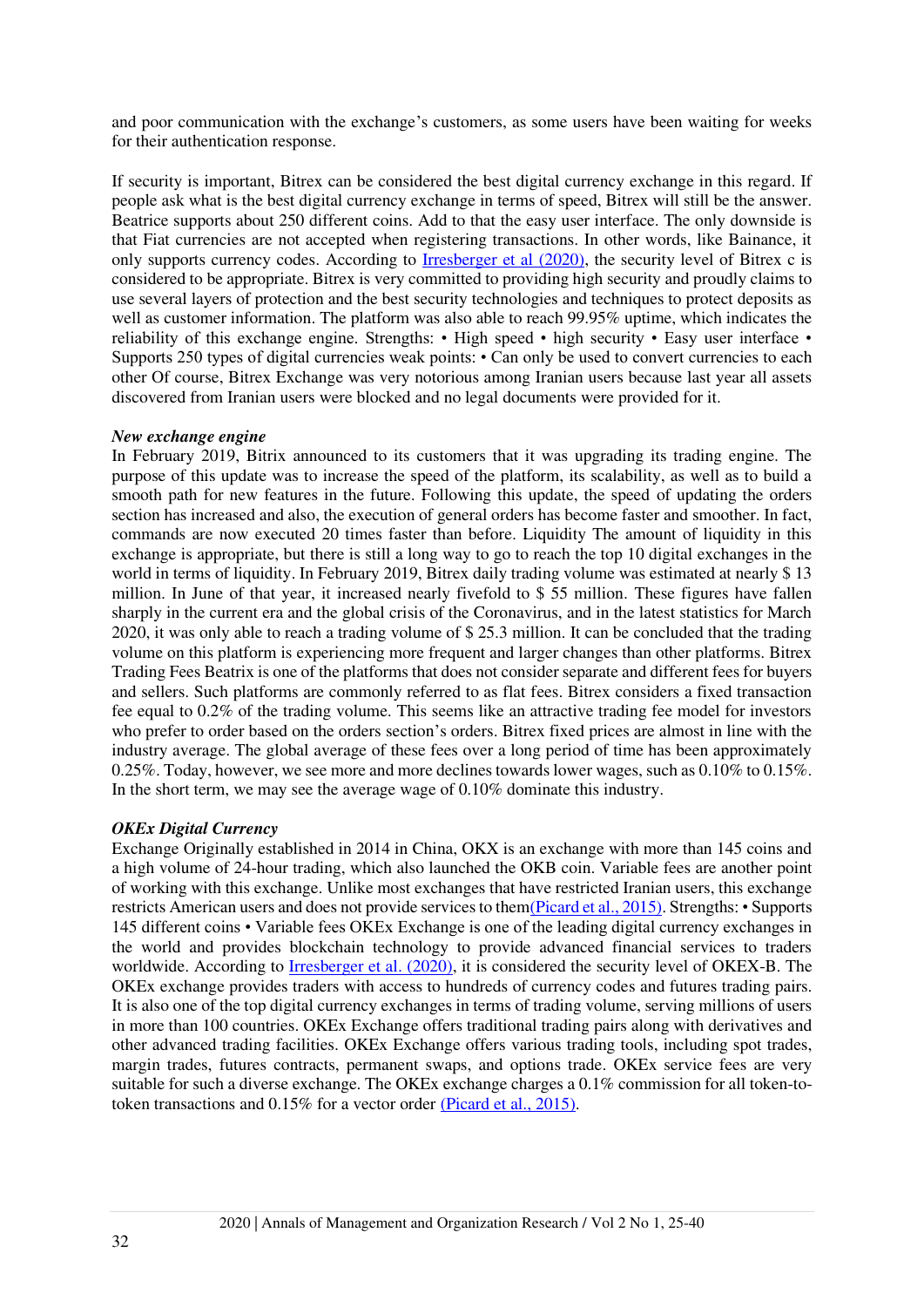## *Bybit Digital Currency*

Exchange Bybit was established in 2018 in Singapore and had offices in Hong Kong and Taiwan. This exchange operates under the supervision of Bayte Fintech Limited; The company is registered in the British Virgin Islands, where it hosts many organizations and experts in the Chinese blockchain and its financial markets. Bybit is not a regular exchange but a digital currency derivatives exchange. The main focus of this exchange is bitcoin/dollar and atrium/dollar transactions, but it also supports a number of other currencies [\(Salganik, 2019\).](#page-15-7) Extensive support Bybit supports Bitcoin, Atrium, EOS and Ripple currencies. This is one of the unique advantages of Bybit that these 4 major currencies can be traded together in one exchange. Each of these currencies can be traded as derivatives and leveraged by long orders or shorts. The exchange supports BTC/USD, BTC/USDT, ETH/USD, XRP/USD, EOS/USD currency pairs. This means that users can trade based on the mentioned currency pairs.

In terms of order processing speed, Bybit is one of the new exchanges today. This high speed helps the Baybite network to operate smoothly during hard and turbulent times, without overload. This is a problem that BitMax has faced most of the time; Delays or the inability of the network to register or cancel orders in a short time can be risky. Customer services One of the great advantages of Baybite is its active and powerful customer service (and in different languages). People can contact support via their dashboard home page. They can also connect directly with Baybite administrators on Twitter. Security and anonymity Multi-Signature and Air-gapped wallets for security, and the possibility of anonymity for traders Lack of strict customer identification policy or (KYC) are features that draw the attention of Bybit users concerned about their security when trading.

# **3. Research Methodology**

Futurology is the discovery and analysis of factors influencing the future to create a favourable future. Today, change is happening at a faster rate. Technological changes and subsequent changes in other aspects of life, increasing interdependence of countries and nations, decentralization of existing societies and institutions accelerated by the spread of information technology, increasing tendency to globalize while preserving national, ethnic and cultural characteristics and many Other factors necessitate a better understanding of "change" and the "future" for governments, businesses, organizations, and people. Therefore, due to the high importance of investing in new fields, especially cryptocurrencies, it causes us to have a different and practical view of this phenomenon scientifically, and through proper analysis of this technology and related service companies; Manage the risks involved as much as possible.

The method of hierarchical analysis is one of the most powerful multi-criteria decision-making techniques presented in 1980 by [Saati,](#page-15-8) a professor at the University of Pittsburgh, and was welcomed by the scientific community despite some criticisms. This approach, reflecting natural behavior and human thinking, enables decision-makers to present the interaction between different factors in complex and unstructured situations. This technique facilitates decision-making by organizing emotions, perceptions, estimates, judgments and identifies the forces influencing the decision. The hierarchical analysis process is one of the most comprehensive systems designed for decision making with multiple criteria. The technique allows the problem to be formulated hierarchically and allows different quantitative and qualitative criteria to be considered in the problem. This process incorporates different options in decision-making and allows the analysis of sensitivity to criteria. In addition, it is based on pairwise comparisons, which facilitate judgments and calculations. It also shows the degree of consistency and incompatibility of the decision, which is one of the advantages of this technique in multi-criteria decision-making. In addition, it has a strong theoretical basis and is based on the final principles, which we will explain in the following. By analyzing difficult and complex problems, the hierarchical analysis process turns them into a simple form and solves them. In fact, hierarchical analysis is a way to help decision-makers to prioritize and classify their goals and strategies in a complex, unstructured and non-transparent environment [\(Hakimi-Asiabar, Ghodsipour, Seifi,](#page-14-13)  Kerachian, & O'Brien, 2008).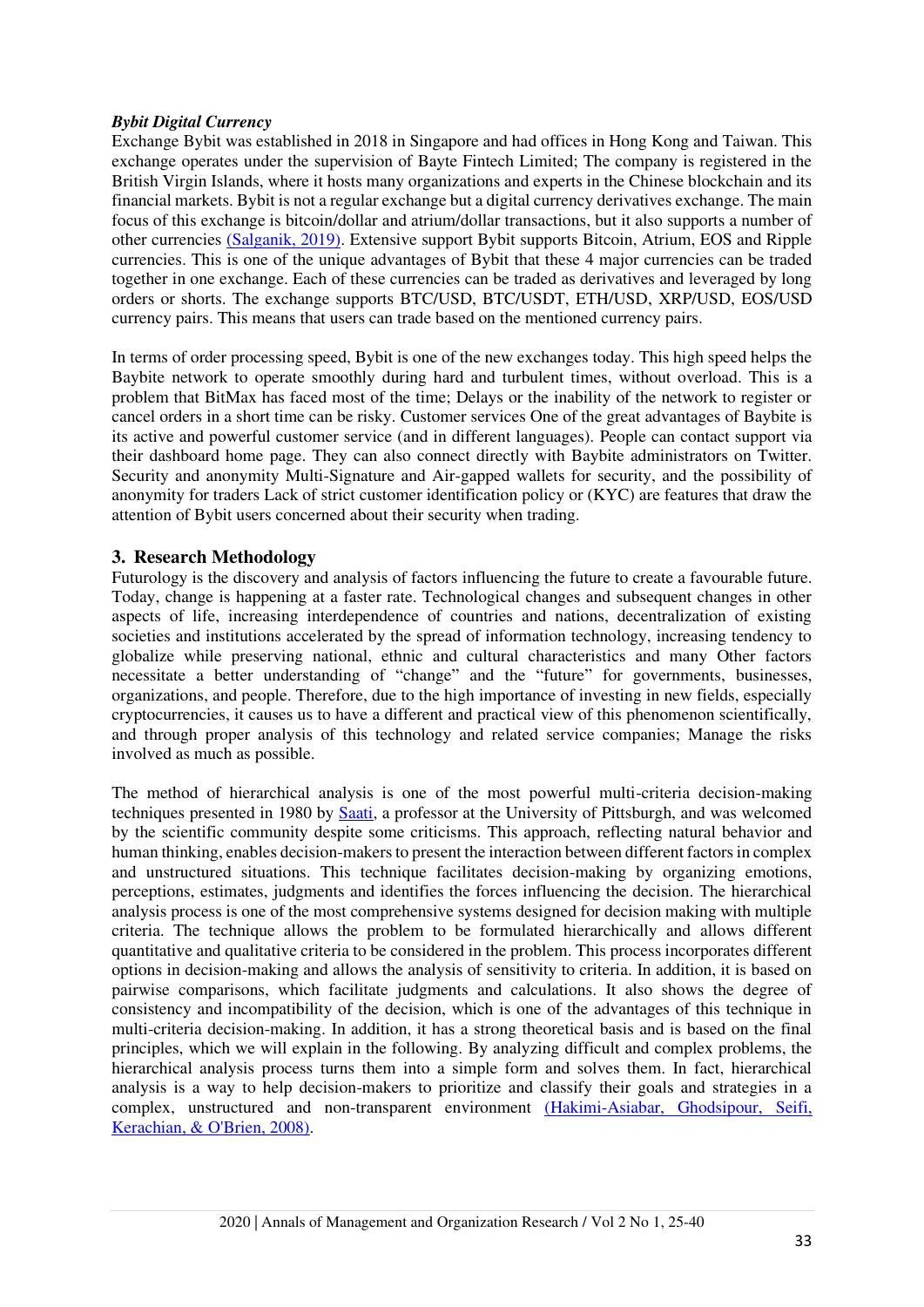In this method, the decision problem is divided into different levels of objectives, criteria, sub-criteria, and options. The decision-maker can easily be careful in the smallest decision. To build a decisionmaking model, criteria are set at the highest level of the target, at the intermediate level or levels of criteria, and the lowest level. In this method, the decision problem is divided into different objectives, criteria, sub-criteria, and options. The decision-maker can easily be careful in the smallest decision. To build a decision-making model, criteria are set at the highest level of the target, at the intermediate level or levels of criteria, and at the lowest level. Purpose: The main research question or problem to be solved is called the purpose. The goal is the highest level of the hierarchical chart and has only one parameter, the selection of which is the task of the highest project decision. Criteria: Criteria that include the goal and the constructor are called criteria. Criteria are, in fact, the benchmark or means of measuring it. The more criteria the criteria cover and the more expressive the goal, the more likely it is that the result will be more accurate. Criteria are the second level of the hierarchical chart after the target. At this level, the required number can be drawn and adjusted horizontally as needed. Criteria can be divided into sub-criteria and sub-criteria can be divided into subsequent criteria. This situation can increase up to n sub-criteria vertical and horizontal depending on the necessity [\(Khaleghi Moghadam](#page-14-14)  & Khalegh, 2009).

The method of hierarchical analysis is one of the most powerful multi-criteria decision-making techniques presented in 1980 by [Saati,](#page-15-8) a professor at the University of Pittsburgh, and was welcomed by the scientific community despite some criticisms. This approach, which reflects natural behavior and human thinking, enables decision-makers to present the interaction between different factors in complex and unstructured situations. This technique facilitates decision-making by organizing emotions, perceptions, estimates, judgments, and identifies the forces influencing the decisio[n\(Saati, Memariani,](#page-15-8)  & Jahanshahloo, 2002). The hierarchical analysis process is one of the most comprehensive systems designed for decision making with multiple criteria. The technique allows the problem to be formulated hierarchically and allows different quantitative and qualitative criteria to be considered in the problem. This process incorporates different options in decision-making and allows the analysis of sensitivity to criteria. In addition, it is based on pairwise comparisons, which facilitate judgments and calculations. It also shows the degree of consistency and incompatibility of the decision, which is one of the advantages of this technique in multi-criteria decision making. In addition, it has a strong theoretical basis and is based on the final principles, which we will explain in the following. The hierarchical analysis process, by analyzing difficult and complex problems, turns it into a simple form and solves them. In fact, hierarchical analysis is a way to help decision makers prioritize and categorize their goals and strategies in a complex, unstructured and non-transparent environment.

#### **4. Findings**

The options are actually the purpose and destination of the target in the hierarchical diagram and the target response is obtained from the options drawn. The options are the last level of the hierarchical chart and depend on how the hierarchical analysis method is used. In cases where this technique is used to select or prioritize, the researcher usually determines the options because he determines which options should be selected or which options should be prioritized. The following figures show a simple hierarchical structure and a hierarchical structure with the following criteria [\(Tahriri. F, 2008\).](#page-15-9)

#### *Customer support*

Many new traders value customer service and exchange support. Interestingly, while Bainance support is limited to email and social media interaction, Bybit has gone a step further and is responding to users' needs around the clock through online chat, email and even telegram.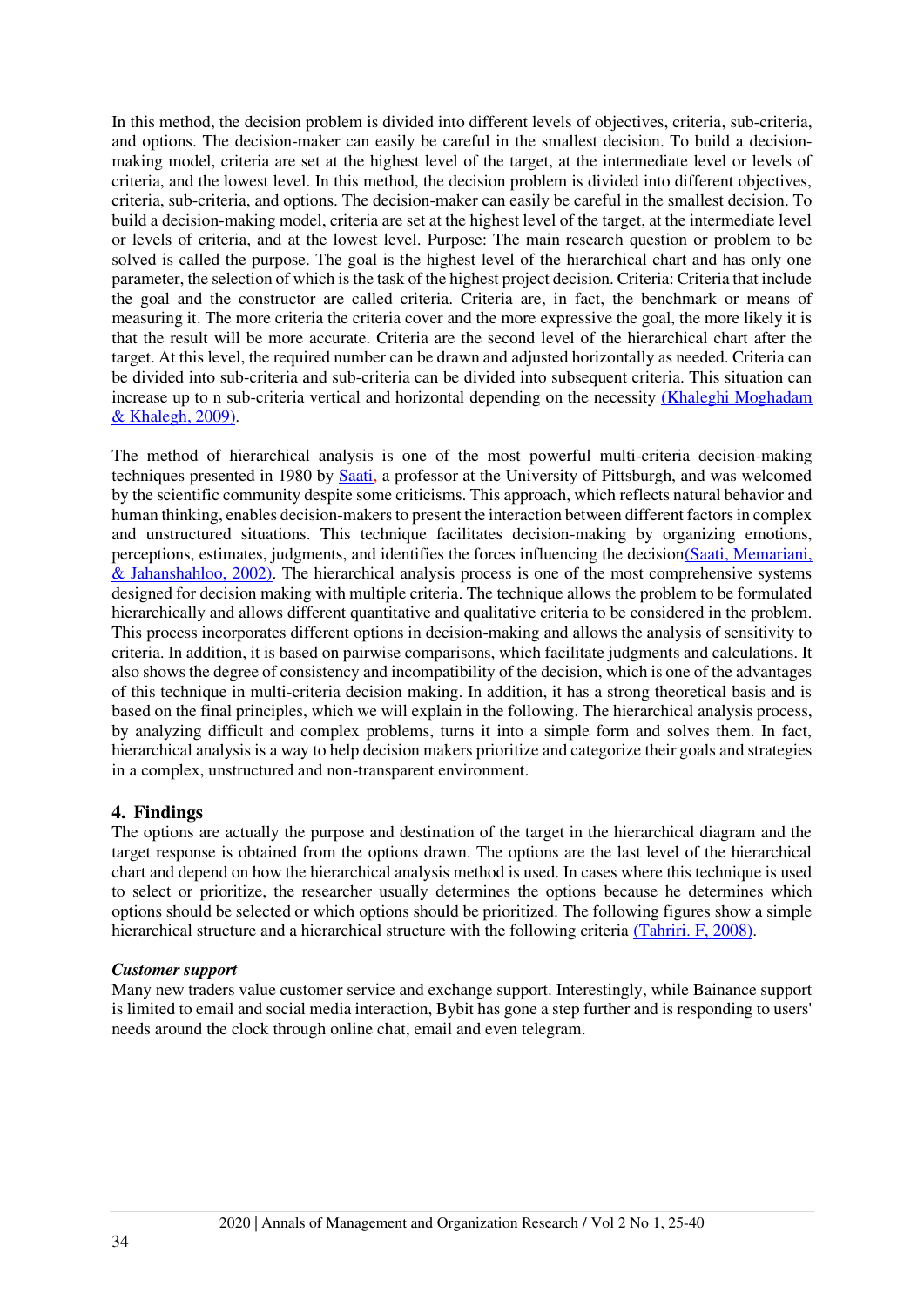|                                | <b>Trading</b><br>volume | Authentication | Number of<br>currency<br>codes | <b>Wage</b> | <b>Support</b> | <b>Security</b>         |
|--------------------------------|--------------------------|----------------|--------------------------------|-------------|----------------|-------------------------|
| <b>Security</b>                | 1/2                      | $\overline{4}$ | $\overline{3}$                 | 1/4         | $\overline{2}$ | $\mathbf{1}$            |
| <b>Support</b>                 | 1/3                      | $\overline{3}$ | 2                              | 1/5         | 1              | 1/2                     |
| <b>Wage</b>                    | $\overline{2}$           | 6              | 5                              | н.          | 5              | $\overline{\mathbf{4}}$ |
| Number of<br>currency<br>codes | 1/4                      | $\overline{2}$ | 1                              | 1/5         | 1/2            | 1/3                     |
| <b>Authentication</b>          | 1/5                      | $\mathbf{1}$   | 1/2                            | 1/6         | 1/3            | 1/4                     |
| <b>Turnover</b>                | $\mathbf{1}$             | 5              | $\overline{4}$                 | 1/2         | $\overline{3}$ | $\overline{2}$          |
| <b>Total</b>                   | 4.28                     | 21             | 15.5                           | 2.31        | 11.83          | 8.08                    |

Table 1. Weight of basic criteria of digital exchanges

## Table 2. Paired comparison matrix

| <b>Intermediate</b> | <b>Extraordinary</b> | Verv strong | <b>Strong</b> | Medium     | Equal      |
|---------------------|----------------------|-------------|---------------|------------|------------|
| values              | <i>importance</i>    | importance  | importance    | importance | importance |
| 2.4.6               |                      |             |               |            |            |

Table 3. The product of the weight of the criteria in pairwise comparison to check compatibility

| 0.149 | 0.92 | 0.12 | 0.16 | 0.19 | 0.10 | 0.19 | 0.15 |
|-------|------|------|------|------|------|------|------|
| 0.096 | 0.58 | 0.08 | 0.12 | 0.13 | 0.08 | 0.10 | 0.07 |
| 0.403 | 2.53 | 0.48 | 0.25 | 0.32 | 0.40 | 0.48 | 0.60 |
| 0.064 | 0.38 | 0.06 | 0.08 | 0.06 | 0.08 | 0.05 | 0.05 |
| 0.041 | 0.26 | 0.05 | 0.04 | 0.03 | 0.07 | 0.03 | 0.04 |
| 0.24  | 1.49 | 0.24 | 0.21 | 0.26 | 0.20 | 0.29 | 0.30 |

## *Weight criteria*

So our λmax is equal to multiplying the weighted sum values by the weight of the criteria and then adding them and dividing by 6, which is equal to:  $6.162192 \lambda max - n/n -1 = 0.03243$  In the above formula, n is the number of criteria, which is 6 here. The random index for  $n = 6$  is 1.24, so dividing 0.03243 by 1.24 gives the compatibility rate equal to 0.02615322, which is less than 0.1. The result is consistent.

Table 4. Weighing of digital exchanges based on the criterion of the lowest amount of commission

| <b>Based on</b><br>the lowest<br>commission | <b>Bybit</b> | Okay X. | <b>Kraken</b> | <b>BitMex</b> | <b>Bittrex</b> | <b>Binance</b> | Coinbase |
|---------------------------------------------|--------------|---------|---------------|---------------|----------------|----------------|----------|
| Coinbase                                    | 1/5          | 1/2     |               | 1/5           |                | 1/4            |          |
| <b>Binance</b>                              | 1/2          |         |               | 1/2           | 4              |                |          |
| <b>Bittrex</b>                              | 1/5          | 1/2     | C             | 1/5           |                | 1/4            |          |
| <b>BitMex</b>                               |              |         | 6             |               |                | ◠              |          |
| Kraken                                      | 1/6          | 1/4     |               | 1/6           | 1/2            | 1/5            | 1/2      |
| Okay X.                                     | 1/3          |         | 4             | 1/3           | 2              | 1/2            | າ        |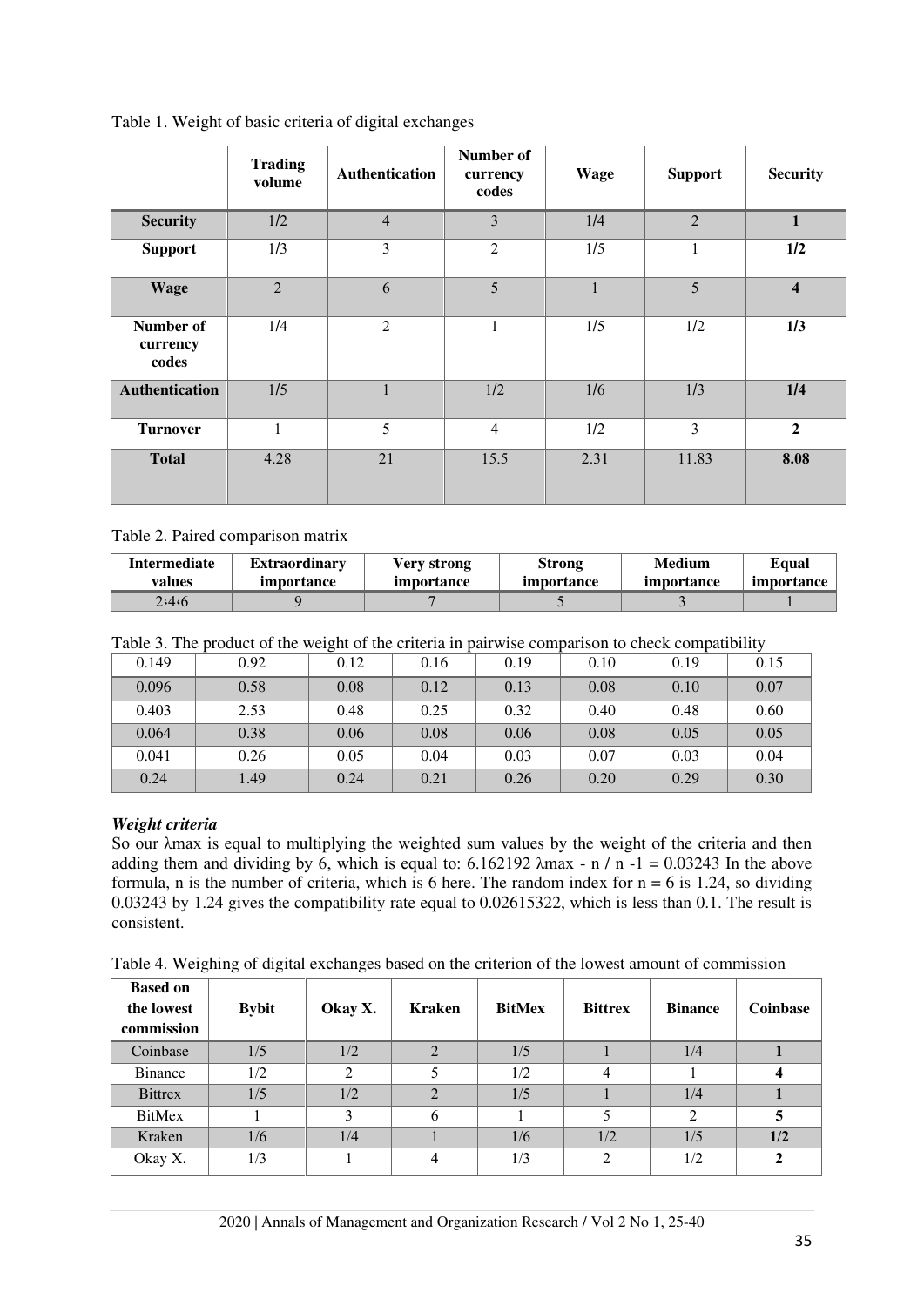| <b>Bybit</b> |     |       |              |     |      |     |      |
|--------------|-----|-------|--------------|-----|------|-----|------|
| Total        | ◡・⊤ | 10.25 | $\sim$<br>20 | ◡.- | 18.5 | 0.2 | 18.5 |

Table 5. Matrix of pairwise comparisons of options based on criteria

| <b>Based on the</b><br><b>lowest</b><br>commission | <b>Total weights</b> | <b>Bybit</b> | Okay X | Kraken | <b>BitMex</b> | <b>Bittrex</b> | <b>Binance</b> | Coinbase |
|----------------------------------------------------|----------------------|--------------|--------|--------|---------------|----------------|----------------|----------|
| Coinbase                                           | 0.06                 | 0.06         | 0.05   | 0.08   | 0.06          | 0.05           | 0.04           | 0.05     |
| <b>Binance</b>                                     | 0.18                 | 0.15         | 0.20   | 0.19   | 0.15          | 0.22           | 0.16           | 0.22     |
| <b>Bittrex</b>                                     | 0.06                 | 0.06         | 0.05   | 0.08   | 0.06          | 0.05           | 0.04           | 0.05     |
| <b>BitMex</b>                                      | 0.28                 | 0.29         | 0.29   | 0.23   | 0.29          | 0.27           | 0.32           | 0.27     |
| Kraken                                             | 0.04                 | 0.05         | 0.02   | 0.04   | 0.05          | 0.03           | 0.03           | 0.03     |
| Okay X.                                            | 0.11                 | 0.10         | 0.10   | 0.15   | 0.10          | 0.11           | 0.08           | 0.11     |
| <b>Bybit</b>                                       | 0.28                 | 0.29         | 0.29   | 0.23   | 0.29          | 0.27           | 0.32           | 0.27     |

Table 6. Weighing digital exchanges by criteria based on maximum security

| <b>Based on maximum</b><br>security | <b>Bybit</b> | Okay X. | <b>Kraken</b> | <b>BitMex</b> | <b>Bittrex</b> | <b>Binance</b> | <b>Coinbase</b> |
|-------------------------------------|--------------|---------|---------------|---------------|----------------|----------------|-----------------|
| Coinbase                            |              |         | 4             | 1/2           |                | 2              |                 |
| <b>Binance</b>                      | 4            | 1/2     | 3             | 1/3           |                |                | 1/2             |
| <b>Bittrex</b>                      | 3            | 1/3     | ◠             | 1/4           |                | 1/2            | 1/3             |
| BitMex                              | <sub>0</sub> | 2       |               |               | 4              | 3              | $\overline{2}$  |
| Kraken                              | $\bigcap$    | 1/4     |               | 1/5           | 1/2            | 1/3            | 1/4             |
| Okay X.                             | 5            |         | 4             | 1/2           | 3              | $\overline{2}$ |                 |
| <b>Bybit</b>                        |              | 1/5     | 1/2           | 1/6           | 1/3            | 1/4            | 1/5             |
| Total                               | 26           | 5.28    | 19.5          | 2.95          | 13.83          | 9.08           | 5.28            |

| Table 7. Normalized matrix of criteria based on maximum security |
|------------------------------------------------------------------|
|------------------------------------------------------------------|

| <b>Based on maximum</b><br>security | <b>Total</b><br>weights | <b>Bybit</b> | Okay<br>Х. | <b>Kraken</b> | <b>BitMex</b> | <b>Bittrex</b> | <b>Binance</b> | <b>Coinbase</b> |
|-------------------------------------|-------------------------|--------------|------------|---------------|---------------|----------------|----------------|-----------------|
| Coinbase                            | 0.20                    | 0.19         | 0.19       | 0.21          | 0.17          | 0.22           | 0.22           | 0.19            |
| <b>Binance</b>                      | 0.12                    | 0.15         | 0.09       | 0.15          | 0.11          | 0.14           | 0.11           | 0.09            |
| <b>Bittrex</b>                      | 0.08                    | 0.12         | 0.06       | 0.10          | 0.08          | 0.07           | 0.06           | 0.06            |
| <b>BitMex</b>                       | 0.31                    | 0.23         | 0.38       | 0.26          | 0.34          | 0.29           | 0.33           | 0.38            |
| Kraken                              | 0.05                    | 0.08         | 0.05       | 0.05          | 0.07          | 0.04           | 0.04           | 0.05            |
| Okay X.                             | 0.20                    | 0.19         | 0.19       | 0.21          | 0.17          | 0.22           | 0.22           | 0.19            |
| <b>Bybit</b>                        | 0.04                    | 0.04         | 0.04       | 0.03          | 0.06          | 0.02           | 0.03           | 0.04            |

Table 8. Weighting of digital exchanges by criteria based on the highest currency code

| <b>Based on most</b> |              |            |               |               |                |                |          |
|----------------------|--------------|------------|---------------|---------------|----------------|----------------|----------|
| currency codes       | <b>Bybit</b> | $Okay X$ . | <b>Kraken</b> | <b>BitMex</b> | <b>Bittrex</b> | <b>Binance</b> | Coinbase |
| Coinbase             |              | 1/2        |               |               | 1/3            | 1/4            |          |
| <b>Binance</b>       |              |            |               |               |                |                |          |
| <b>Bittrex</b>       |              |            |               |               |                | 1/2            |          |
| <b>BitMex</b>        |              |            |               |               | 1/3            | 1/4            |          |
| Kraken               |              | 1/4        |               |               |                | 1/6            |          |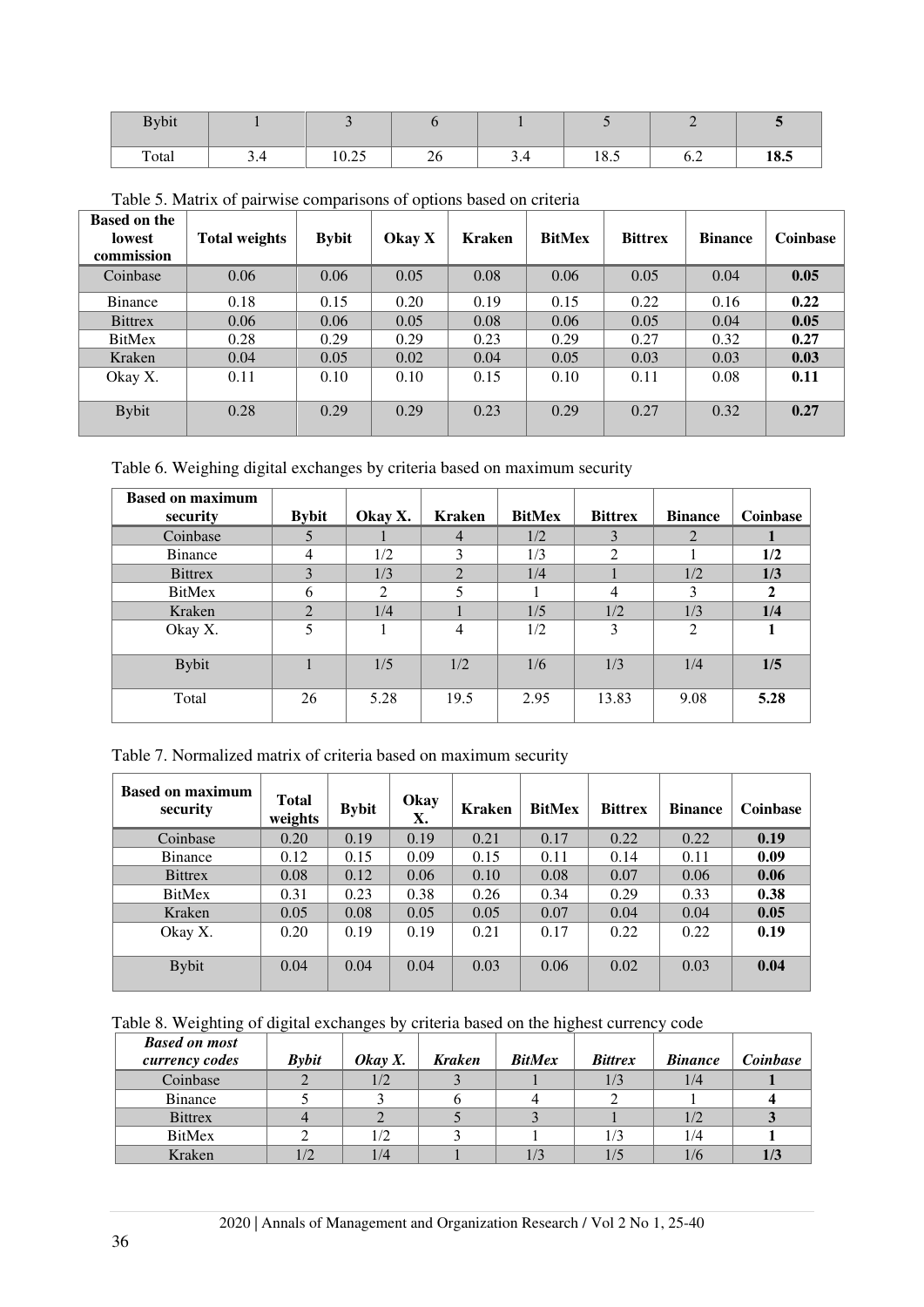| Okay X.      |      |            |    |       | ⊥≀∠  | 1/3  |       |
|--------------|------|------------|----|-------|------|------|-------|
| <b>Bybit</b> |      | 1/2<br>1/3 |    | 1/2   | 1/4  | 1/5  | 1/2   |
| Coinbase     | 17.5 | 7.58       | 24 | 11.83 | 4.62 | 2.70 | 11.83 |

Table 9. Normalized matrix of criteria based on the highest currency code

| <b>Based on most</b><br>currency codes | <b>Total</b><br>weights | <b>Bybit</b> | <b>Okay</b><br>Х. | <b>Kraken</b> | <b>BitMex</b> | <b>Bittrex</b> | <b>Binance</b> | Coinbase |
|----------------------------------------|-------------------------|--------------|-------------------|---------------|---------------|----------------|----------------|----------|
| Coinbase                               | 0.09                    | 0.11         | 0.07              | 0.13          | 0.08          | 0.07           | 0.09           | 0.08     |
| <b>Binance</b>                         | 0.34                    | 0.29         | 0.40              | 0.25          | 0.34          | 0.43           | 0.37           | 0.34     |
| <b>Bittrex</b>                         | 0.23                    | 0.23         | 0.26              | 0.21          | 0.25          | 0.22           | 0.19           | 0.25     |
| <b>BitMex</b>                          | 0.09                    | 0.11         | 0.07              | 0.13          | 0.08          | 0.07           | 0.09           | 0.08     |
| Kraken                                 | 0.04                    | 0.03         | 0.03              | 0.04          | 0.03          | 0.04           | 0.06           | 0.03     |
| Okay X.                                | 0.15                    | 0.17         | 0.13              | 0.17          | 0.17          | 0.11           | 0.12           | 0.17     |
| <b>Bybit</b>                           | 0.06                    | 0.06         | 0.04              | 0.08          | 0.04          | 0.05           | 0.07           | 0.04     |

Table 10. Weighing of digital exchanges by criteria based on support speed

| <b>Based on support</b> |              |                |                |                |                |                |                |
|-------------------------|--------------|----------------|----------------|----------------|----------------|----------------|----------------|
| speed                   | <b>Bybit</b> | Okay $X$ .     | <b>Kraken</b>  | <b>BitMex</b>  | <b>Bittrex</b> | <b>Binance</b> | Coinbase       |
| Coinbase                | 1/5          | 1/2            | 2              | 1/3            |                | 1/4            |                |
| <b>Binance</b>          | 1/2          | 3              | 5              | $\mathfrak{D}$ | 4              |                | 4              |
| <b>Bittrex</b>          | 1/5          | 1/2            | 2              | 1/3            |                | 1/4            |                |
| <b>BitMex</b>           | 1/3          | 2              | $\overline{4}$ |                | 3              | 1/2            | 3              |
| Kraken                  | 1/6          | 1/3            |                | 1/4            | 1/2            | 1/5            | 1/2            |
| Okay X.                 | 1/4          |                | 3              | 1/2            | 2              | 1/3            | $\mathbf{2}$   |
|                         |              |                |                |                |                |                |                |
| <b>Bybit</b>            |              | $\overline{4}$ | 6              | 3              | 5              | $\overline{2}$ | $\overline{5}$ |
|                         |              |                |                |                |                |                |                |
| Total                   | 2.65         | 11.33          | 23             | 7.42           | 16.5           | 4.53           | 16.5           |
|                         |              |                |                |                |                |                |                |

Table 11. Normalized matrix of criteria based on support speed

| <b>Based on support</b><br>speed | <b>Total</b><br>weights | <b>Bybit</b> | <b>Okav</b><br>X | <b>Kraken</b> | <b>BitMex</b> | <b>Bittrex</b> | <b>Binance</b> | Coinbase |
|----------------------------------|-------------------------|--------------|------------------|---------------|---------------|----------------|----------------|----------|
| Coinbase                         | 0.06                    | 0.08         | 0.04             | 0.09          | 0.04          | 0.06           | 0.06           | 0.06     |
| <b>Binance</b>                   | 0.24                    | 0.19         | 0.26             | 0.22          | 0.27          | 0.24           | 0.22           | 0.24     |
| <b>Bittrex</b>                   | 0.06                    | 0.08         | 0.04             | 0.09          | 0.04          | 0.06           | 0.06           | 0.06     |
| <b>BitMex</b>                    | 0.15                    | 0.13         | 0.18             | 0.17          | 0.13          | 0.18           | 0.11           | 0.18     |
| Kraken                           | 0.04                    | 0.06         | 0.03             | 0.04          | 0.03          | 0.03           | 0.04           | 0.03     |
| Okay X.                          | 0.10                    | 0.09         | 0.09             | 0.13          | 0.07          | 0.12           | 0.07           | 0.12     |
| <b>Bybit</b>                     | 0.35                    | 0.38         | 0.35             | 0.26          | 0.40          | 0.30           | 0.44           | 0.30     |

Table 12. Weighting of digital exchanges by criteria based on trading volume

| <b>Based on trading</b> |              |        |        |               |                |                |          |
|-------------------------|--------------|--------|--------|---------------|----------------|----------------|----------|
| volume                  | <b>Bybit</b> | Okay X | Kraken | <b>BitMex</b> | <b>Bittrex</b> | <b>Binance</b> | Coinbase |
| Coinbase                | 1/3          | 1/4    |        | 1/2           |                | 1/5            |          |
| <b>Binance</b>          |              |        |        |               |                |                |          |
| <b>Bittrex</b>          | 1/4          |        |        | 1/3           |                | 1/6            | 1/2      |
| <b>BitMex</b>           | 1/2          |        |        |               |                | 1/4            |          |
| Kraken                  |              | 1/6    |        | 1/4           |                | 1/7            | 1/3      |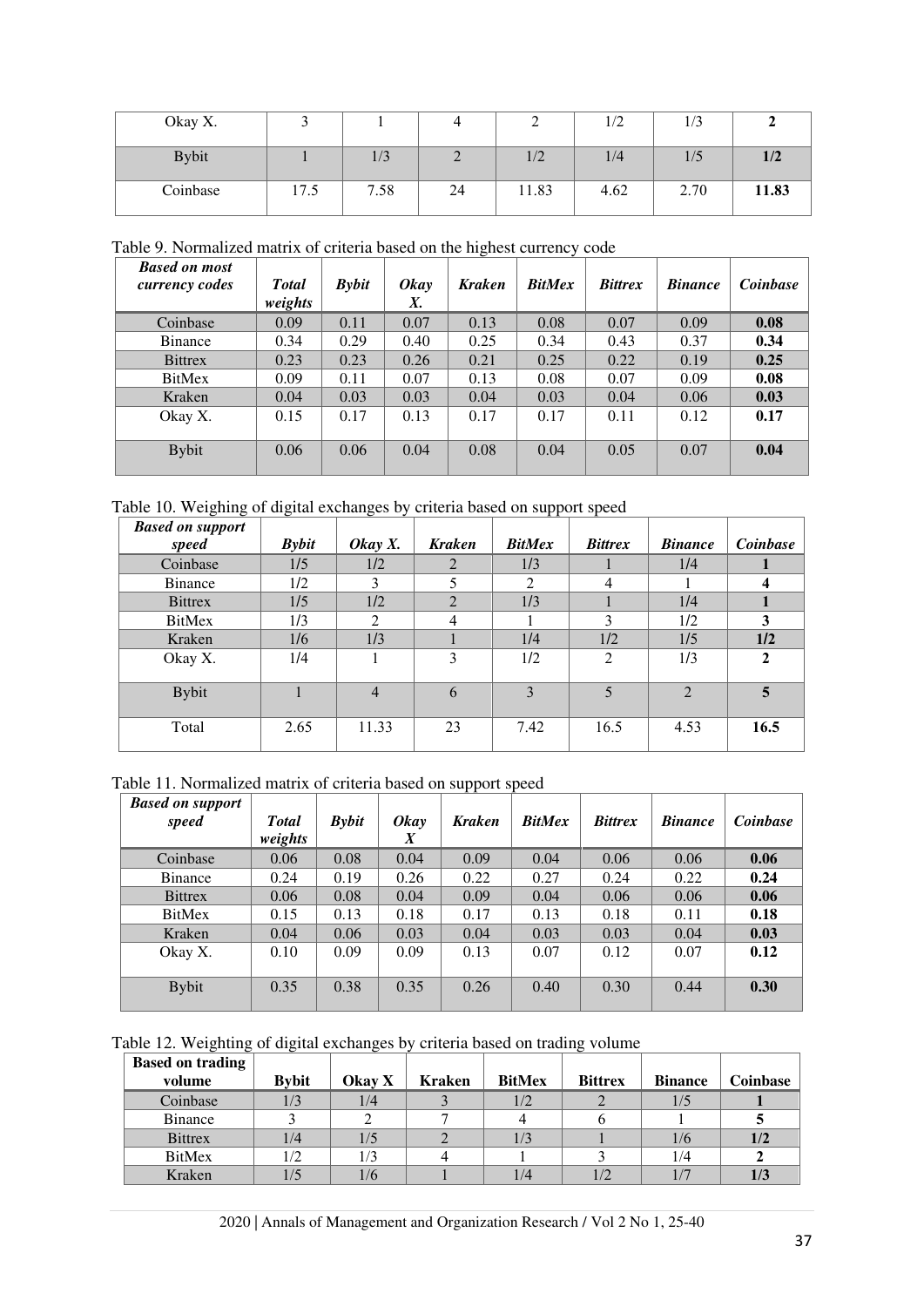| Okay X.      |      |                   |    |       |       | 1/L  |       |
|--------------|------|-------------------|----|-------|-------|------|-------|
| <b>Bybit</b> |      | $\sqrt{2}$<br>1/L |    |       |       | 1/3  |       |
| Total        | 7.28 | 4.45              | 28 | 11.08 | 21.50 | 2.59 | 15.83 |

Table 13. Normalized matrix of criteria based on trading volume

| <b>Based on</b><br>trading volume | <b>Total</b><br>weights | <b>Bybit</b> | Okay<br>Х. | Kraken | <b>BitMex</b> | <b>Bittrex</b> | <b>Binance</b> | <b>Coinbase</b> |
|-----------------------------------|-------------------------|--------------|------------|--------|---------------|----------------|----------------|-----------------|
| Coinbase                          | 0.07                    | 0.05         | 0.06       | 0.11   | 0.05          | 0.09           | 0.08           | 0.06            |
| Binance                           | 0.35                    | 0.41         | 0.45       | 0.25   | 0.36          | 0.28           | 0.39           | 0.32            |
| <b>Bittrex</b>                    | 0.05                    | 0.03         | 0.04       | 0.07   | 0.03          | 0.05           | 0.06           | 0.03            |
| BitMex                            | 0.11                    | 0.07         | 0.07       | 0.14   | 0.09          | 0.14           | 0.10           | 0.13            |
| Kraken                            | 0.03                    | 0.03         | 0.04       | 0.04   | 0.02          | 0.02           | 0.06           | 0.02            |
| Okay X.                           | 0.24                    | 0.27         | 0.22       | 0.21   | 0.27          | 0.23           | 0.19           | 0.25            |
| <b>Bybit</b>                      | 0.16                    | 0.14         | 0.11       | 0.18   | 0.18          | 0.19           | 0.13           | 0.19            |

Table 14. Easier and better weighting of digital exchanges based on authentication process

| <b>Easier and better based</b><br>on the authentication<br>process | <b>Bybit</b>   | Okay<br>Х. | <b>Kraken</b> | <b>BitMex</b>  | <b>Bittrex</b> | <b>Binance</b> | <b>Coinbase</b> |
|--------------------------------------------------------------------|----------------|------------|---------------|----------------|----------------|----------------|-----------------|
| Coinbase                                                           | 3              | 1/2        | 3             | 2              | 2              | 1/2            |                 |
| <b>Binance</b>                                                     | 3              |            | 3             | $\mathfrak{D}$ | 3              |                | $\overline{2}$  |
| <b>Bittrex</b>                                                     | $\overline{2}$ | 1/3        | 2             | 1/2            |                | 1/3            | 1/2             |
| <b>BitMex</b>                                                      | 2              | 1/2        | 3             |                | 2              | 1/2            | 1/2             |
| Kraken                                                             |                | 1/3        |               | 1/3            | 1/2            | 1/3            | 1/3             |
| Okay X.                                                            | 3              |            | 3             | $\mathfrak{D}$ | 3              |                | $\mathbf{2}$    |
| <b>Bybit</b>                                                       |                | 1/3        |               | 1/2            | 1/2            | 1/3            | 1/3             |
| Total                                                              | 15             | 4          | 16            | 8.33           | 12             | $\overline{4}$ | 6.83            |

Table 15. Normalized matrix of criteria based on easier and better authentication process

| <b>Easier and better</b><br>based on the<br><b>authentication</b><br>process | <b>Total</b><br>weights | <b>Bybit</b> | Okay<br>Х. | <b>Kraken</b> | <b>BitMex</b> | <b>Bittrex</b> | <b>Binance</b> | <b>Coinbase</b> |
|------------------------------------------------------------------------------|-------------------------|--------------|------------|---------------|---------------|----------------|----------------|-----------------|
| Coinbase                                                                     | 0.17                    | 0.20         | 0.13       | 0.19          | 0.24          | 0.17           | 0.13           | 0.15            |
| Binance                                                                      | 0.24                    | 0.20         | 0.25       | 0.19          | 0.24          | 0.25           | 0.25           | 0.29            |
| <b>Bittrex</b>                                                               | 0.09                    | 0.13         | 0.08       | 0.13          | 0.06          | 0.08           | 0.08           | 0.07            |
| <b>BitMex</b>                                                                | 0.13                    | 0.13         | 0.13       | 0.19          | 0.12          | 0.17           | 0.13           | 0.07            |
| Kraken                                                                       | 0.06                    | 0.07         | 0.08       | 0.06          | 0.04          | 0.04           | 0.08           | 0.05            |
| Okay X.                                                                      | 0.24                    | 0.20         | 0.25       | 0.19          | 0.24          | 0.25           | 0.25           | 0.29            |
| <b>Bybit</b>                                                                 | 0.07                    | 0.07         | 0.08       | 0.06          | 0.06          | 0.04           | 0.08           | 0.07            |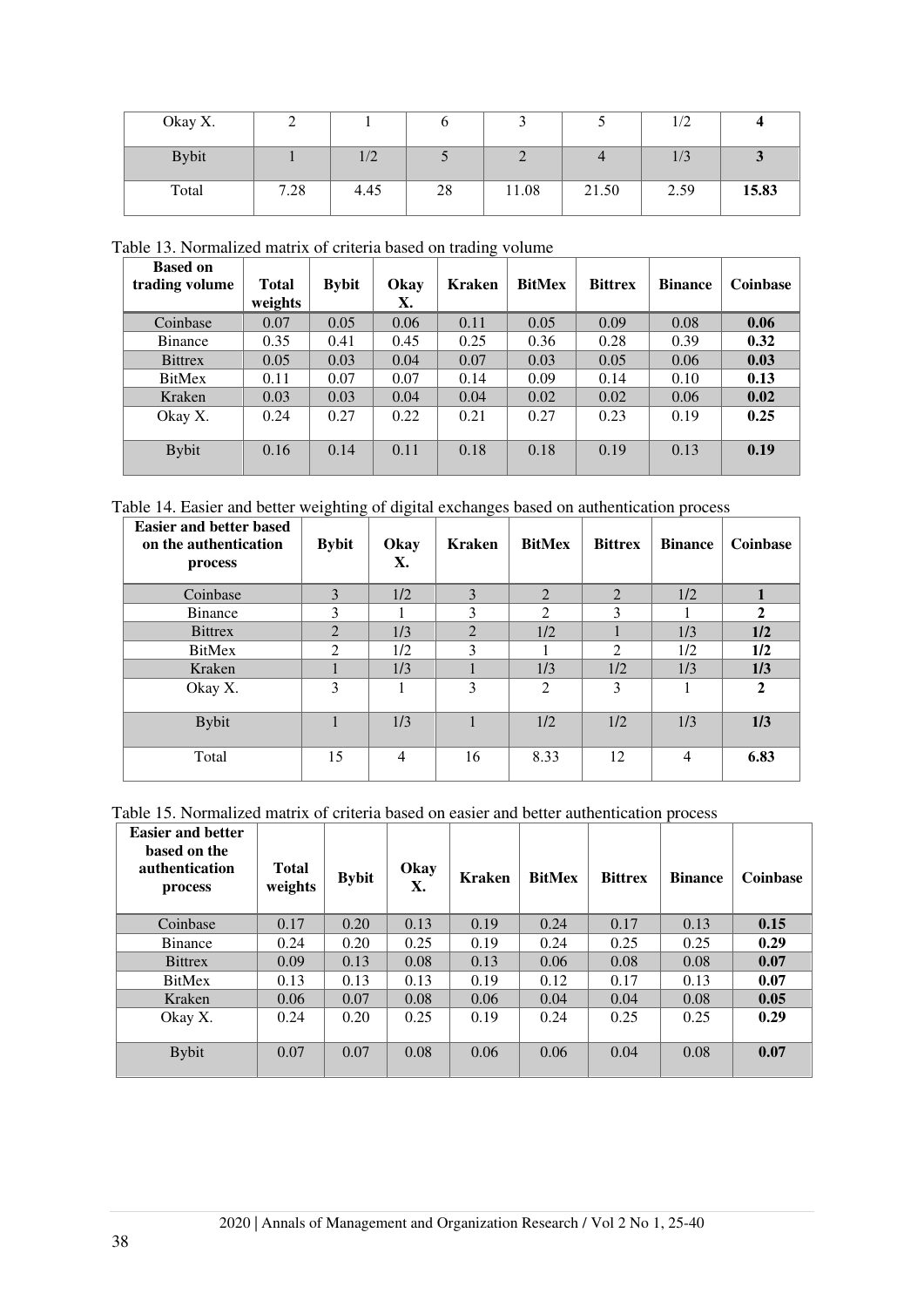## **5. Conclusion**

This research aimed to analyze and select the best exchange in digital currencies with a futuristic perspective. Through surveys conducted first, while introducing the top 7 exchange offices in digital currencies, the strengths and weaknesses of each were examined. In the next step, the most important indicators and criteria in selecting the best exchange in the field of services were extracted. By weighting and normalizing the criteria matrix through hierarchical analysis (AHP), each of these exchanges was examined and prioritized in the specified criteria. The most important criteria in choosing the best digital currency exchange are: security, support, commission, number of currency codes, authentication and trading volume. Finally, the results of this research can be used for future research and investment in the field of cryptocurrencies.

## **Suggestion for future research**

As a suggestion for future research, it is possible to formulate the framework required for accounting according to the Fourth Industrial Revolution by studying it more broadly and improving its validity and reliability by examining the infrastructure of various countries. It also compared exchange offices providing services related to cryptocurrencies or digital currencies with other methods and compared the results with the results of this study.

# **References**

- <span id="page-14-4"></span>Aaron, M., Rivadeneyra, F., & Sohal, S. (2017). Fintech: is this time different? a framework for assessing risks and opportunities for central banks. Retrieved from .
- <span id="page-14-9"></span> Alving, A. S., Craige, B., Jones, R., Whorton, C. M., Pullman, T. N., & Eichelberger, L. (1948). Pentaquine (sn-13,276), a therapeutic agent effective in reducing the relapse rate in viv ax malaria. *The Journal of clinical investigation*, *27*(3), 25-33.
- <span id="page-14-11"></span>Allayannis, G., Ihrig, J., & Weston, J. P. (2001). Exchange-rate hedging: Financial versus operational strategies. *American Economic Review, 91*(2), 391-395.
- <span id="page-14-1"></span>Anderson, R., Shumailov, I., Ahmed, M., & Rietmann, A. (2019). *Bitcoin redux*.
- <span id="page-14-7"></span>Batent, C., Taheri, M., Borbor, M., & Nasri, S. (2020). Cytotoxic effects of methanolic extract of ziziphora tenuior l. on the growth of the lung cancer cell line. *FABAD Journal of Pharmaceutical Sciences, 45*(3), 195-204.
- <span id="page-14-2"></span>Brunton, S. L., Noack, B. R., & Koumoutsakos, P. (2020). Machine learning for fluid mechanics. *Annual Review of Fluid Mechanics*, *52*, 477-508.
- <span id="page-14-6"></span>Dell'Erba, M. (2019). Stablecoins in cryptoeconomics from initial coin offerings to central bank digital currencies. *NYUJ Legis. & Pub. Pol'y*, *22*, 1.
- <span id="page-14-3"></span>Di Silvestre, M. L., Gallo, P., Guerrero, J. M., Musca, R., Sanseverino, E. R., Sciumè, G., ... & Zizzo, G. (2020). Blockchain for power systems: Current trends and future applications. *Renewable and Sustainable Energy Reviews*, *119*, 109585.
- <span id="page-14-8"></span>Ding, Y.-J., Li, T., Hong, X.-J., Zhu, L.-C., Cai, Y.-P., Zhu, S.-M., & Yu, S.-J. (2015). Construction of four 3d–4f heterometallic pillar-layered frameworks containing left-and right-handed helical chains and a I− chemosensor. *CrystEngComm, 17*(21), 3945-3952.
- <span id="page-14-0"></span>Foroglou, G., & Tsilidou, A.-L. (2015). *Further applications of the blockchain.* Paper presented at the 12th student conference on managerial science and technology.
- <span id="page-14-10"></span>Go, A. S., Mozaffarian, D., Roger, V. L., Benjamin, E. J., Berry, J. D., Blaha, M. J., . . . Franco, S. (2014). Heart disease and stroke statistics—2014 update: a report from the American Heart Association. *Circulation, 129*(3), e28-e292.
- <span id="page-14-13"></span>Hakimi-Asiabar, M., Ghodsipour, S., Seifi, A., Kerachian, R., & O'Brien, C. (2008). *A multi-objective hybrid gradient-based genetic algorithm.* Paper presented at the Fifteenth international working seminar on production economics, Innsbruck, Austria.
- <span id="page-14-5"></span>Howell, S. T., Niessner, M., & Yermack, D. (2020). Initial coin offerings: Financing growth with cryptocurrency token sales. *The Review of Financial Studies, 33*(9), 3925-3974.
- <span id="page-14-12"></span>Irresberger, F., John, K., & Saleh, F. (2020). The public blockchain ecosystem: An empirical analysis. *NYU Stern School of Business*.
- <span id="page-14-14"></span>Khaleghi Moghadam, H., & Khalegh, A. (2009). Corporate transparency in Iran and effective factors on them. *UCT Journal, 6*(21), 31-60.